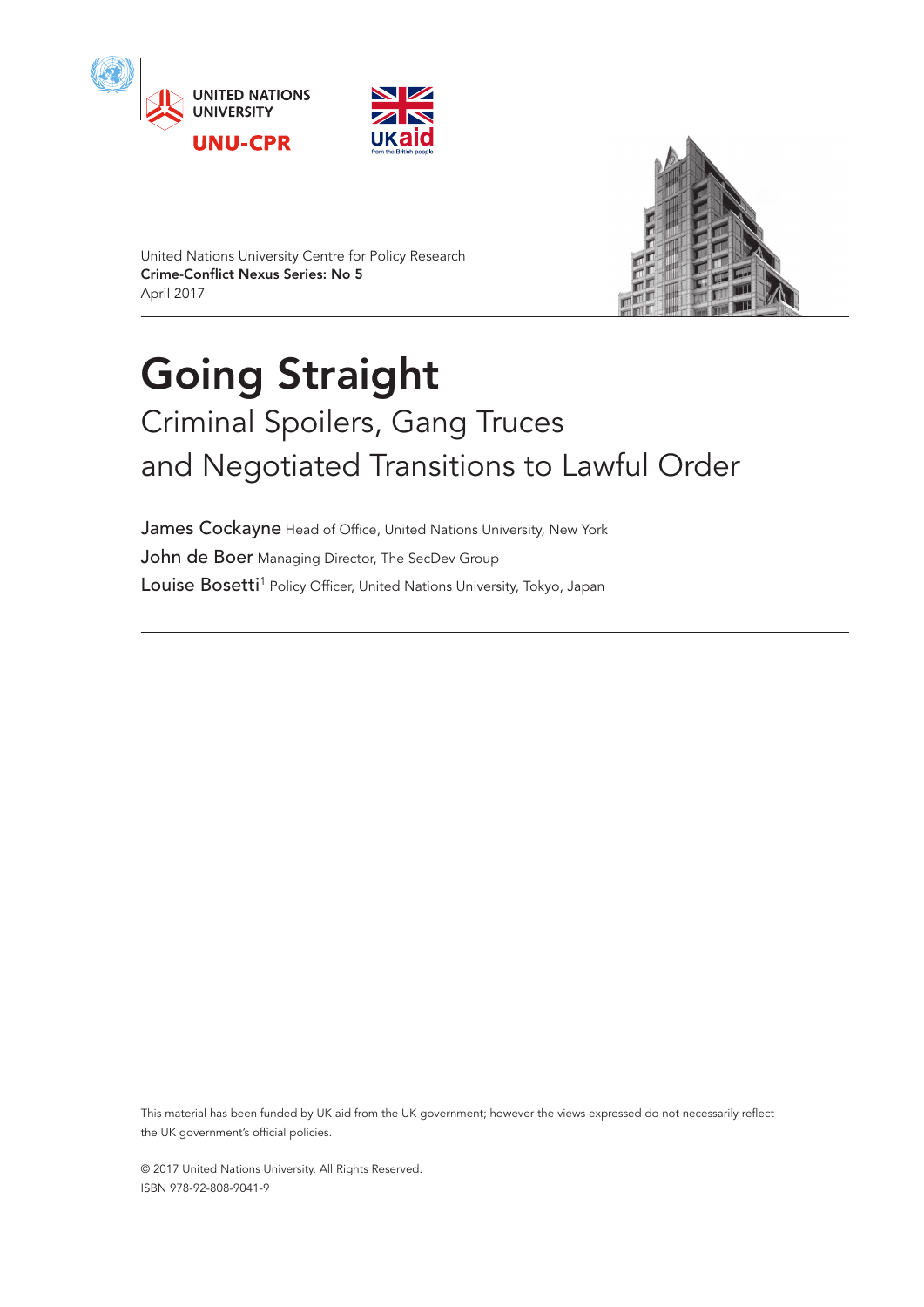# EXECUTIVE SUMMARY

#### Key research questions

This paper considers the role of negotiation in contexts where crime and conflict intersect. It examines negotiations between State actors and more traditional armed groups with criminal agendas as well as non-traditional negotiations involving State actors and criminal gangs (e.g. gang truces). The paper produces insights on the conditions that facilitate and spoil negotiated agreements where criminal agendas are involved and provides options for negotiators and mediators to consider when dealing with criminal agendas. It seeks to address the following set of questions:

- How do criminal agendas impact negotiations aimed at bringing an end to violence and/or conflict?
- How does the presence of criminal agendas impact the inducement strategies in these contexts? What factors and impediments do mediators need to be cognizant of when developing inducement strategies when criminal agendas are present?
- What conditions and support structures should be in place to ensure success in negotiating an end to violence and conflict when criminal agendas are present?
- What is the role (or should be the role) of international actors in fostering successful negotiations that bring about an end to violence and conflict where criminal agendas are present?

#### Key recommendations

The paper argues that armed groups with criminal agendas are a specific kind of "greedy spoiler" that take as much as they can from the negotiations processes, including through stealthily subverting them from the inside. While short-term inducement strategies might be successful in inducing such criminal spoilers to transition to the lawful order, the paper argues that reintegrating them will require a process of social construction and normative change ("socialization"). To do so, it puts forward four parallel programming strategies:

- **Building and keeping community support:** the controversial nature of negotiations with armed groups possessing criminal agendas highlights the need to manage the community's understanding and expectations of the process through sequenced and inclusive trust-building and localized interventions that rely on the influence of insider mediators. Providing credible security guarantees and safe space for actors participating in negotiations and managing community perceptions through strategic messaging is also paramount.
- Targeted socio-economic programming: from cognitive behavioral therapy (CBT) to vocational training, mentoring school-based programmes, family-based programmes, and after-care programming, evidence points to a series of intervention packages that can prove to be a high value-for-money strategy, especially when they are combined with careful data gathering and monitoring.
- Deterrence and truth-telling: while coercion is not a sufficient solution, evidence shows that it is a necessary component of larger socialization efforts and most likely to succeed when combined with amnesties and negotiated settlements.
- A coherent and capable institutional framework: successful socialization efforts are usually characterized by coherent and capable institutional frameworks, such as multi-stakeholder steering groups, which create legitimacy and help build trust among groups with criminal agendas and communities.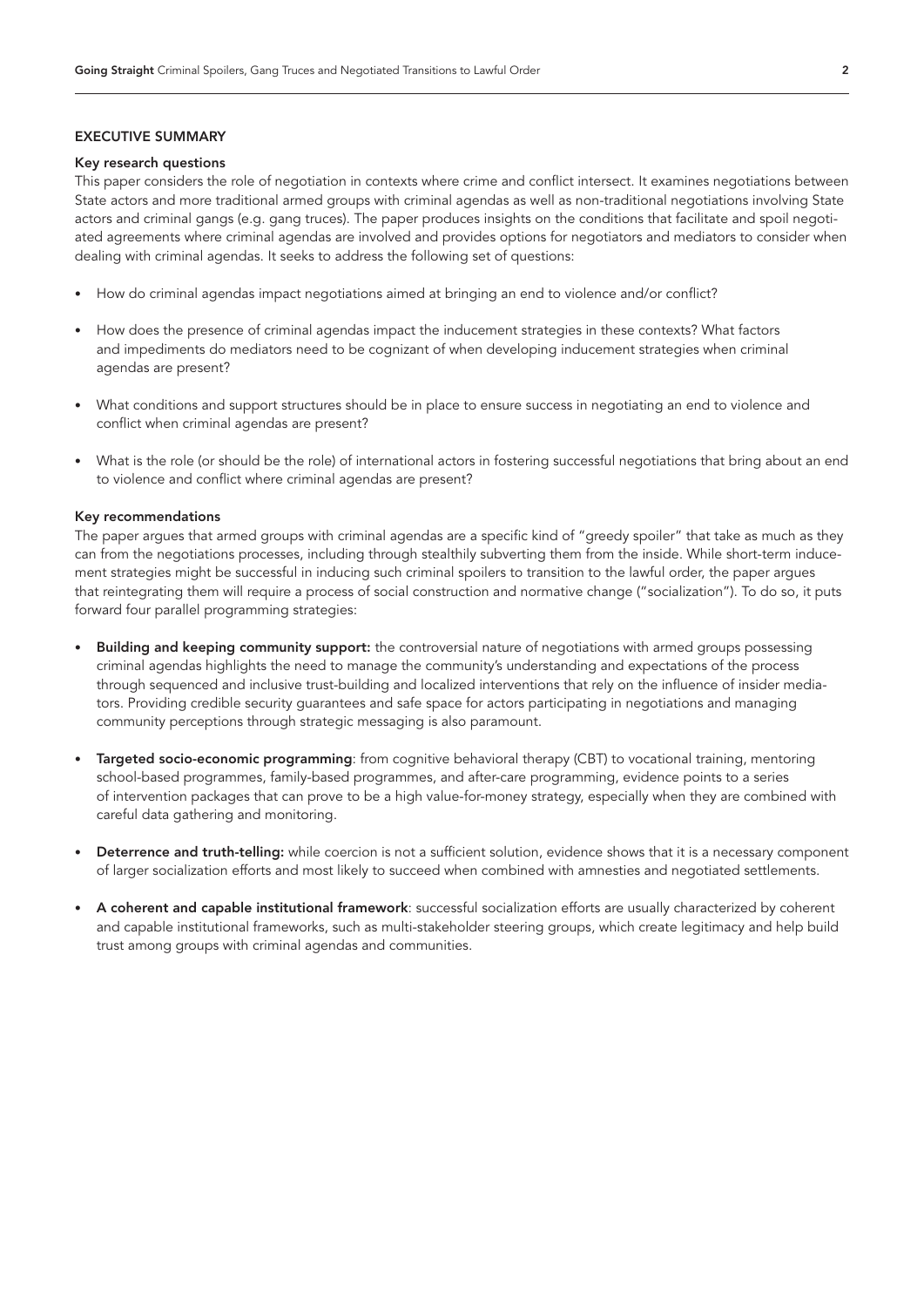### INTRODUCTION

Our understanding of what works to effectively manage violence and conflict in contexts where organised crime and illicit activity is rife remains rudimentary. What we do know is that organised crime groups can be both spoilers and partners in peace (Cockayne & Lupel, 2011). We also know that deciding who to include and who to exclude in the negotiation process can have a major impact on the effectiveness of violence reduction efforts, ceasefire deals, and conflict resolution.<sup>[2](#page-20-1)</sup>

One branch of conflict management research – dealing with mediation and negotiation – has in recent years focused on the challenges posed by criminal 'spoilers' in peacemaking efforts. The spoiler concept was elaborated to describe actors who use violence to oppose, undermine or manipulate peace negotiations (Stedman 1997; Cockayne 2013b; Cockayne 2016). There is increasing recognition that some criminal groups have done just that, in contexts as varied as Guatemala, Kosovo, Libya, Sierra Leone, Haiti, Nigeria, and even post-War Sicily (Cockayne, 2016). Yet, rather than openly attack or block peace, these criminal spoilers often adjust their strategies to achieve the best possible quid-proquo for giving up their criminal agendas. In many cases, this tends to to *subvert* the peace from within.

These criminal agendas represent a special kind of 'greedy' spoiling behaviour. Some criminal actors and rebel groups involved in illicit activity may support peace negotiations or ceasefire deals – particularly when they see an agreement delivering recurring dividends, such as formal or informal protection against prosecution, or social, economic and political reforms that increase their criminal profits. This was witnessed in Bosnia (Andreas, 2009), the ceasefire deals in Myanmar in the 1990s (Sherman, 2003), and in Colombia between 2003-2005 when the government negotiated a peace deal with the paramilitary group United Self-Defence Forces of Colombia (or the AUC) – a deal that some have regarded as flawed (Hanson, 2008). The ceasefire between the Government of Colombia and the Revolutionary Armed Forces of Colombia (FARC) is the most recent example of a negotiation process that has had to take into account criminal agendas.[3](#page-20-2) And criminal agendas have also been at the centre of efforts to negotiate truces between influential gangs in places such as El Salvador, Honduras and Jamaica.[4](#page-20-3) In each of these contexts, gangs offered to reduce violence in exchange for various social and economic benefits. Yet, none agreed to give up their criminal enterprises.

Criminal agendas are an underlying program or plan of actors that use criminal means to control licit and illicit rents. This may involve controlling vice markets, resources of the state and, sometimes, influencing political actors and processes. Criminal agendas can be adopted by a wide range of actors, from criminal groups and gang members to insurgents, businesses, public officials and political

leaders. Indeed, evidence shows that individuals and groups can take on both criminal and political roles and "strategies" depending on the context and situations at play.

This paper considers the role of negotiation (including third-party mediation) in contexts where crime and conflict intersect. The paper examines negotiations between state actors and more traditional armed groups with criminal agendas (i.e. the process between the Revolutionary Armed Forces of Colombia (FARC) and the Government of Colombia); as well as more non-traditional negotiations involving state actors and criminal gangs (i.e. between the Government of El Salvador and the *maras*). The paper produces insights on the conditions that facilitate and spoil negotiated agreements where criminal agendas are involved. Explored are options for negotiators and mediators to consider when dealing with criminal agendas. Also discussed are inducement strategies that can create effective buy-in scenarios for armed groups with criminal agendas to commit to the negotiation process and ultimately arrive at a political settlement.

# CRIMINAL AGENDAS AND PEACE NEGOTIATIONS

Organized crime and violent conflict can be linked in various ways. Where groups with criminal agendas develop governmental power over local markets, populations or territories, negotiations may be necessary to find ways to alter the situation. In such situations, negotiations can either work through coercion or find ways to compensate for the political and social capital derived from criminal activity through inducements. To be sustainable, any resulting agreement may also have to set in motion social, economic, or political reforms that alter the conditions that enabled armed groups to extract political and social benefits from criminal activity in the first place.

From Afghanistan to Colombia and Myanmar, labourintensive illicit economies (drug cultivation, illicit mining or logging) have sustained the livelihoods of many impoverished communities. By regulating these markets, groups such as the Taliban, the FARC and the Shan State National Army help poor and marginalized communities to secure a livelihood. In the process, they not only accrue political and social capital, but also develop the power to set and enforce market and community norms, and to resolve disputes. Likewise, in urban contexts, gangs and organized crime frequently emerge from the informal economy where many people are employed. In countries such as El Salvador and Honduras, entering the "criminal economy" can be the only means of survival (Immigration and Refugee Board of Canada, 2016).

In some cases, this rudimentary 'governmental' power can become the basis for criminal groups to develop influence within formal political systems. This seems particularly to be the case in conflict-affected settings, where armed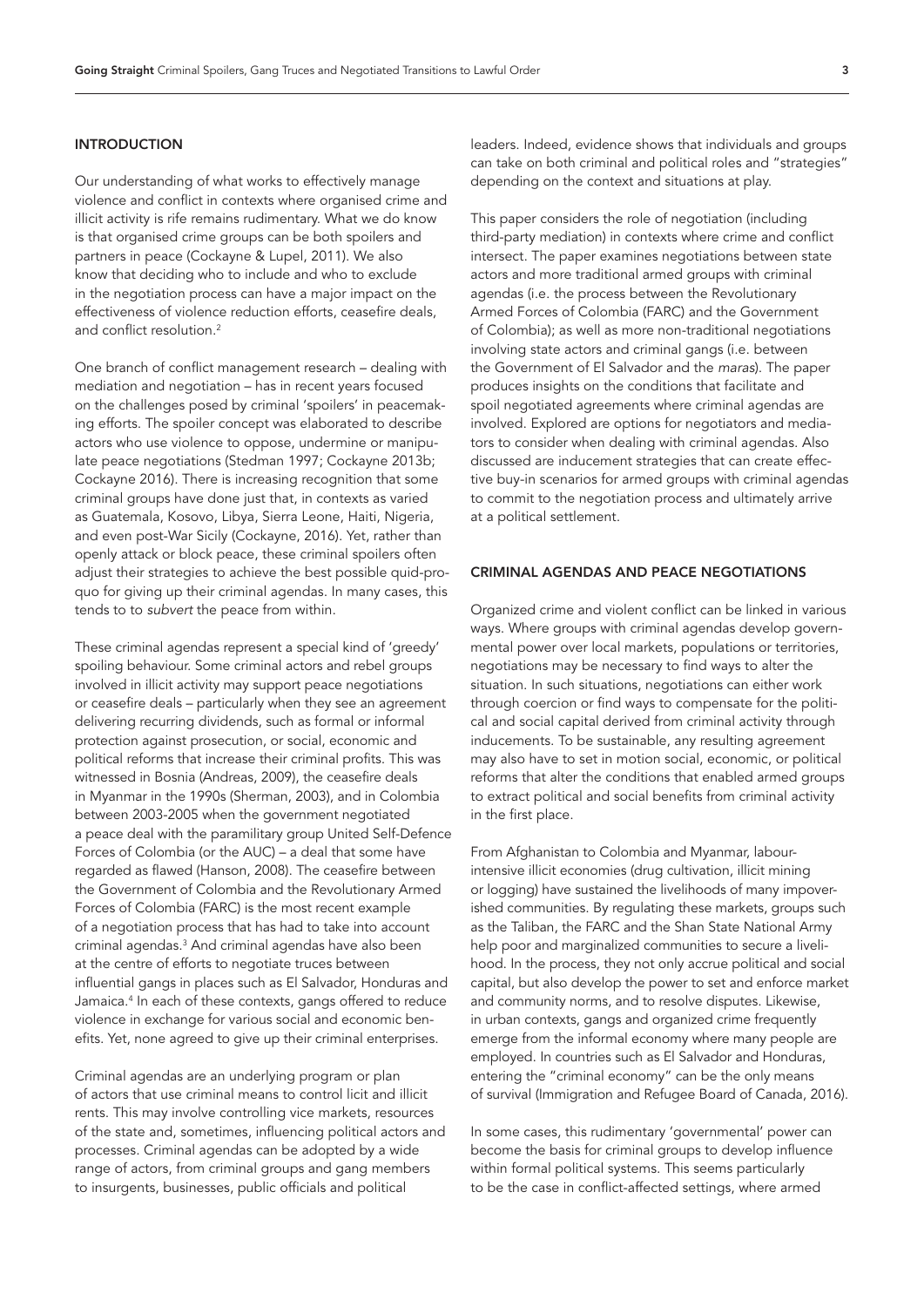groups with criminal agendas control the street muscle, ready cash, and group solidarity that can pave the path to electoral success. Criminal and political actors may not only compete but also collaborate to achieve shared political objectives. From Colombia to Afghanistan to Mali, evidence abounds that some organized crime groups in conflict-affected settings use their governmental power to develop hidden power over political processes (Cockayne, 2016; Dziedic, 2016; Hughes & Miklaucic, 2016).

To effectively deal with such groups, modern day negotiators and mediators need to understand the political power derived from these criminal agendas and devise strategies that are capable of convincing such groups and affected communities to transition away from criminal governance, to state-backed, lawful order, reducing criminal violence or otherwise mitigating the harmful impacts of criminal activity (Wennmann, 2014; Bakrania, 2013; Cockayne, 2013b; Kemp et al., 2013; Nyheim & Ivanov, 2014). The question considered in this section is: can negotiation overcome resistance to that transition? When, and how?

Groups and communities may resist such transitions for a variety of reasons: because they consider they will derive more wealth, prestige or power from pursuit of a criminal agenda; because they consider the criminal agenda a better alternative than participation in the state-backed 'lawful order', especially when the state is violent or predatory towards the group or community; because they view the agenda (or the underlying trade) not as criminal, but as a valid path to development; or because they simply consider they have no real alternative.

How and when this resistance may be overcome is a crucial question for many conflict and violence affected contexts, because limited governmental capacity together with associated social, economic, political and environmental stresses, mean that government is not simply delivered by the state, but negotiated with and mediated through armed and criminal groups. These groups, often sustained by criminal rents drawn from local protection economies and transnational illicit flows, compete and collaborate with the state as providers in a single market for government (Cockayne, 2016). They not only provide services and order, but also create normative structures and offer people meaning, narrative and identity. In different contexts, urban and rural, they take different forms, ranging from urban gangs to more traditional rural warlords and rebel groups (Rodgers & Muggah, 2009). But in all cases, armed groups mediate between the state (and other institutions) and the individual in the delivery of government, and in so doing generate their own cultures, norms and extrastate orders by which individuals govern their own conduct (which Foucault calls "governmentality", 1993, p.646).

These "mediated states" are "intrinsically messy, contradictory, illiberal, and [characterized by] constantly renegotiated deals — not ideal choices for governments but often the

best of bad options for weak" and highly divided states (Menkhaus, 2007, p.78). Mediation and negotiation are thus not just specialized technical practices, but increasingly a central "mode of statecraft" (Cockayne, 2013b, p.21).

Development and multilateral actors therefore need a clear and evidence-based understanding of *how* negotiations between states (or other third parties) and armed groups with criminal agendas are similar to, and different from, traditional negotiations, and a theoretical and practical framework for navigating those settings. To develop such a framework, this section draws on spoiler theory (Stedman, 1997), and the emerging literature and practice on gang truces, gang desistance (exit), violence reduction and criminal group transformation, to develop a framework for understanding the strategies needed to address criminal agendas. The section also draws on literature examining relevant processes in Afghanistan, Belize, Bosnia, Colombia, Ecuador, El Salvador, Guatemala, Iraq, Myanmar, Nigeria, Scotland, Sierra Leone, Sicily and the US (Stedman, 1997).

We argue that armed groups with criminal agendas are a specialized form of what Stephen Stedman, in his classic articulation of 'Spoiler Problems in Peace Processes' (Stedman, 1997), describes as *greedy* spoilers: groups that hold "goals that expand or contract based on calculations of costs and risks" (Stedman, 1997, p.11). Greedy spoilers take as much as they can from negotiation processes, including through stealthily subverting them from the inside. Armed groups with criminal agendas operate through just such business-like calculations, expanding their power and influence within political processes and political systems without seeking formal political responsibility, depending on their perception of costs and risks (Cockayne, 2013b).

Evidence suggests that *inducement* strategies may work, but only in quite particular circumstances. Creating and maintaining those circumstances, and exploiting them, will require particular forms of support from the international community, including bolstered political will, negotiation expertise – and specific coercion capabilities. In other cases, criminal agendas are more likely to be overcome through longer-term *socialization* strategies that transform the material incentives and normative order within the group with the criminal agenda. This may require quite distinct forms of support.

One point that becomes clear, through the course of this inquiry, is that the interaction between negotation and peace processes, on the one hand, and criminal incentives and agendas, on the other, is a two-way interaction. Criminal agendas may influence peace processes and truce negotiation. But peace and negotiation processes may also influence criminal agendas. Successful negotiation therefore requires planning not just for criminal agendas that can be identified today, but for those that can be expected tomorrow.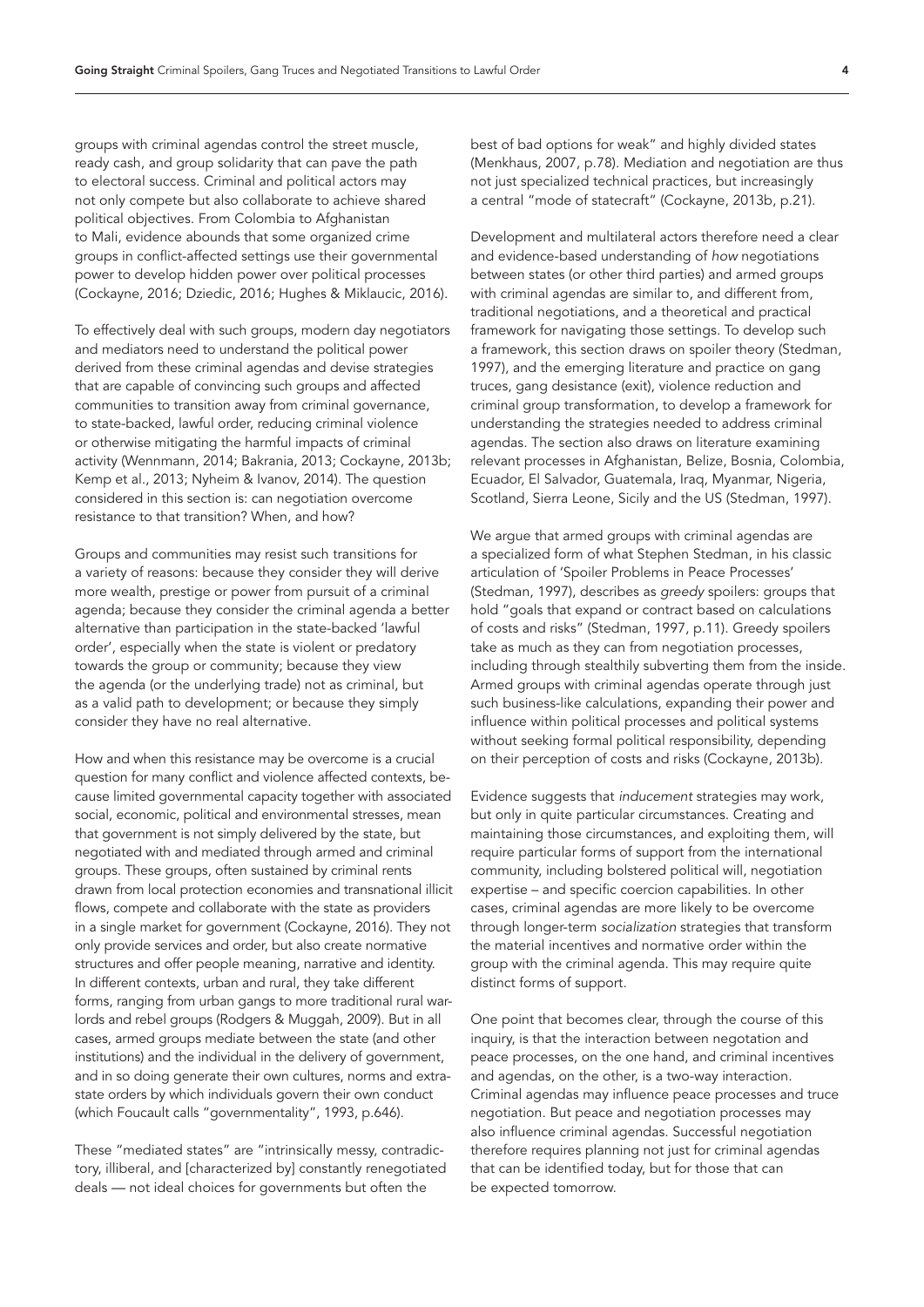#### WHAT IS THERE TO NEGOTIATE WITH CRIMINALS?

Armed groups with criminal agendas<sup>[5](#page-20-4)</sup> – those who seek to maximize criminal rents, whether or not they also wield formal political authority – impact negotiations with states in two ways.

Some parties to formal peace processes turn out to have hidden criminal agendas. These are what Stedman calls 'insider' groups using 'strategies of stealth' to undermine or subvert the process. In extreme cases, these actors ensure "the new rules of the game are enforced in ways that maximize criminal actors' control of criminal markets and criminal rents"(Cockayne, 2013a, p.11). Mike Dziedzic and others describe the results as 'criminalized power structures', and argue they are a major source of post-conflict transition failure (Dziedzic, 2016).

Indeed, in some cases, these insider groups with criminal agendas may return to overt violence, if they think it will lead to increased criminal gains. This is arguably the pattern that led the RUF to return to war after the Lomé Peace Accord for Sierra Leone in the early 2000s (Cockayne, 2013b). And in Sicily, in the post-WWII transition, the mafia tried both strategies, collaborating with political parties *and* covertly supporting a secessionist insurgency, to maximize their leverage (Cockayne, 2016). And today, there are questions about how such dynamics may play out in the Colombia-FARC peace deal: fractures have appeared in the FARC's unity of command with some Fronts defecting from the peace process and returning to a 'life of crime'. Indeed, criminal groups such as the Urabeños have been actively recruiting FARC members. With rebel groups such as the ELN becoming increasingly involved in the drug business, it is likely that they will also target FARC members as recruits.<sup>[6](#page-20-5)</sup>

A similar pattern can arise when a group with an overtly criminal agenda enters a negotiation with the state over its continued participation in crime or criminal violence. Such negotiations are increasingly common in Latin America, having occurred recently in Belize, El Salvador, Guatemala, Honduras and Mexico.<sup>[7](#page-20-6)</sup> In El Salvador, for example, the *maras* reduced violence in return for concessions from the government around conditions of detention; but returned to violence when the government rejected demands for increased economic pay-offs and political voice (see Box on El Salvador on page 6).

Historically, such negotiated accommodations between states and armed groups with criminal agendas have involved "efforts to manage organized crime by reaching agreements to establish certain rules for criminal markets… [F]or example, the state allows the criminal enterprise to continue as long as certain limits are honored" (Wennmann, 2014, p. 261). These accommodations may manifest as:

- 1. effective withdrawal of the state from an urban or rural territory – for example the state's territorial accommodation of posses running urban garrisons in Jamaica, warlords in parts of Afghanistan or paramilitary groups in Medellín;
- 2. jurisdictional sharing across a territory, with the state governing the upperworld and leaving mafias to govern the underworld – as has in the past happened in New York, Sicily, Japan and may now be happening in periurban spaces in the developing world; and
- 3. mergers between state structures and criminal organizations, with state assets used to generate and govern criminal rents, and criminal organizations used to help govern (Cockayne, 2016).

Peace/truce negotiations that break down due to criminal agendas appear to involve actors that fall into the category that Stedman describes as *greedy* spoilers. These are not spoilers that reject peace or going straight outright (*total*  spoilers), nor those that have a limited, negotiable set of demands (*limited* spoilers), but rather those who continually, greedily recalibrate their demands until the process is exhausted or undermined.

Stedman argues that coercion may be a crucial element in international efforts to tackle total and greedy spoilers, because it helps limit an actor's demands and thus makes a successful negotiation feasible: "Greedy spoilers can be accommodated in peace processes if their limited goals are met and high costs constrain them from making added demands." (Stedman, 1997, p.11) Similarly, Dubinsky, reviewing cases of voluntary criminal transformation, argues that "[i]ncreasing the costs of the criminal enterprise is the first step in facilitating the transformation."(Dubinsky, 2007, p. 416)

But this is a story of deterrence and negotiation being strategically aligned. In many contexts today, coercion and law enforcement is the dominant response to the emergence of groups with criminal agendas; negotiation, by contrast, is seen as suspect, because it risks creating moral hazard – encouraging further crime, perhaps even by the group in question. Negotiation is seen as a potential betrayal of the interests of victims of past criminal activity and as empowering those with continuing criminal agendas (Cockayne, 2013a, pp. 4-5).

In El Salvador for example, some commentators argue that the truce brokered by the government between the two main gangs (the Mara Salvatrucha and the Barrio 18) in March 2012, has had the unintended consequence of politically empowering the gangs (Farah, 2012), with the promise of homicide reduction becoming a bargaining chip between political actors and criminal groups (Duran-Martinez & Cruz, 2016). Since then, there have been reports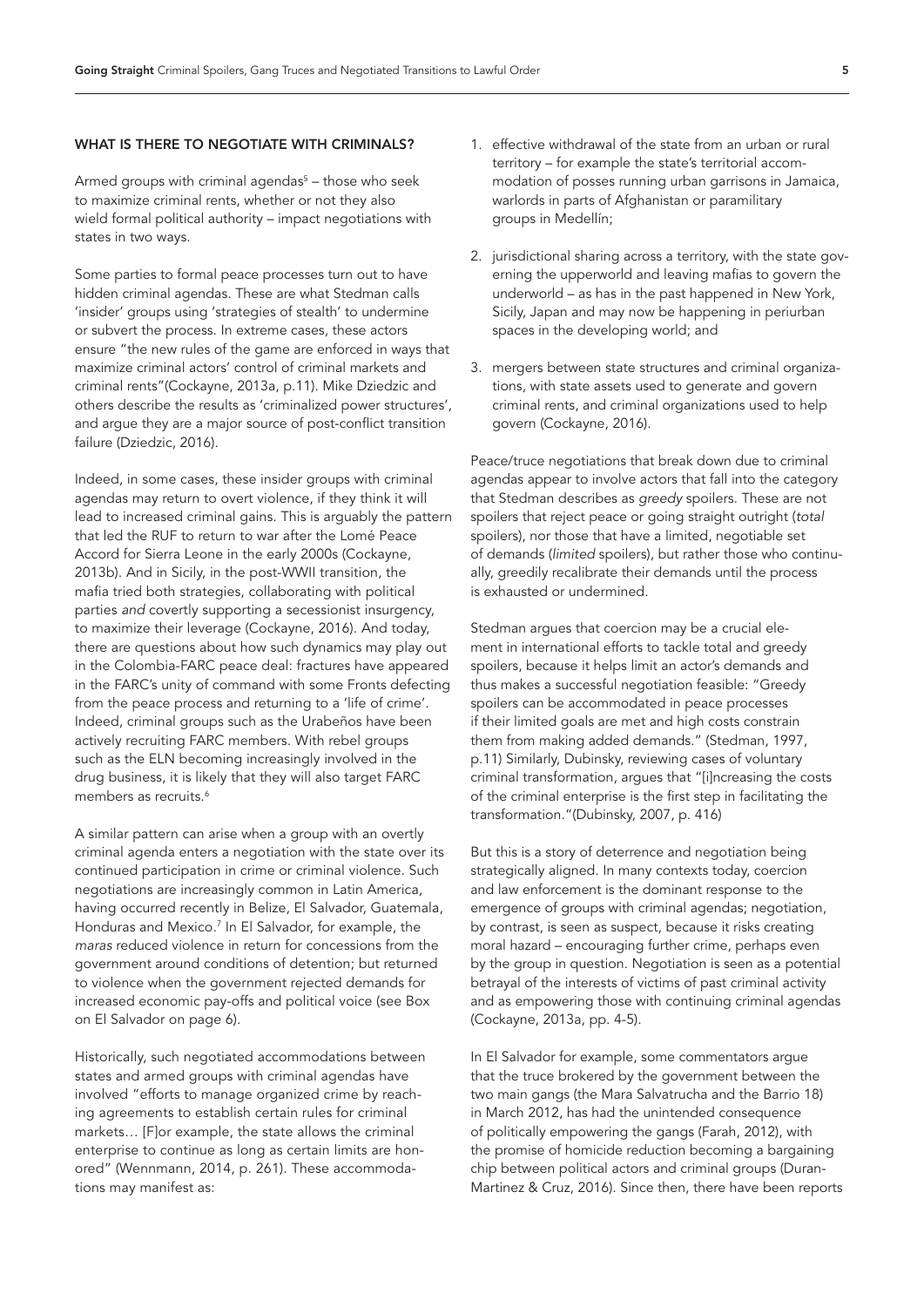of political parties negotiating directly with the gangs to secure votes in gang-controlled territories in exchange for laxer law enforcement and economic pay-offs[.8](#page-20-7) While this argument is only partially accurate, considering that similar bargaining processes had taken place prior to the truce (van den Eertwegh, 2016, p.4), it has significantly resonated with the population, which very strongly rejected a continuation of the negotiations.

Critics argue that gang truces and state acquiescence in a *pax mafioso* serves to legitimize violent criminal leaders, increase gang prestige, recruitment and cohesion, and risk resulting in "boomerang" effects. Nor are such concerns without precedent: in a pattern eerily similar

to that in today's El Salvador, for example, a mediated gang truce in Los Angeles in 1992 between the Crips and Bloods resulted in temporary reductions in gang-related shootings, only for violence to reach twice pre-truce rates three months later (Ordog et al., 1993; 1995). In El Salvador, while the short-lived truce contributed to a significant (40%) drop in the levels of homicidal violence in the country for about a year, homicide levels reached pre-truce levels shortly afterwards (Katz et al., 2016) and spiked since then, as a result of the return of very heavy handed law enforcement policies[.9](#page-20-8) In addition, the impact of the truce on other pervasive and systematic forms of crime, such as extortion, has been very limited (Cruz, 2012).

# NEGOTIATING WITH GANGS IN EL SALVADOR

The case of El Salvador illustrates the difficulties of negotiating with criminal groups in contexts where state institutions are fragile and vulnerable to criminal agendas.

Since the signature of the peace accords in 1992 between the military government and the *Faranbundo Martí National Liberation Front* (FMLN), the country experienced a steep increase in criminal violence, mostly associated with street gangs (*maras*), to which successive governments have consistently responded with heavy-handed *mano dura* policies.[10](#page-20-9) In an unexpected turn of events, just three years after the former guerrillas (the FMLN) came into power, reports of a truce negotiated between the two main gangs – the *Mara Salvatrucha* and the *Barrio 18* – to end the violence emerged in March 2012.<sup>11</sup> While the government initially dissociated itself from the negotiations, it soon became apparent that they had played a key role in facilitating and supporting the process.<sup>12</sup>

The truce, negotiated within the maximum security prison of Zacatecoluca, offered the gangs better prison conditions (including the transfer of about 30 gang leaders from high to lower security security jails) in exchange for reduced levels of violence, with an emphasis on bringing down homicides. After the truce was agreed to, homicide levels indeed dropped significantly between 2012 and 2014 (Katz et al., 2016), attesting both to the level of command and control of the gang's leadership and, in retrospect, the gangs' responsibility for the epidemic levels of violence in the country.

Despite this reduction in homicide rates directly attributable to the truce, the gangs made no commitment to stop other forms of pervasive criminal activities such as extortion which continued to affect populations living in gangcontrolled areas. The idea of negotiating with convicted felons also made the agreement politically toxic. The timing of the negotiations (two years before the presidential elections of 2014), quickly transformed the process into an object of highly controversial and politicized debate and soon became a source of bargaining between political and criminal actors, with reports of political parties negotiating directly with the gangs to secure votes in exchange for large economic dividends and amnesties.[13](#page-20-12) The result was a quick distancing of the government from the negotiations themselves, ultimately short-circuiting the initiative (van der Bough, Savenije, 2015). Complicating the situation further were the mixed messages sent by international actors. Some, such as the Organization of American States, were supportive while the United Nations carefully kept its distance and the United States openly opposed the truce.

Since the change of administration in 2014, the prospects of a negotiated solution to gang violence in El Salvador have withered, with the return of heavy-handed military approaches. In January 2017, however, the *Mara*  Salvatrucha called for a new round of negotiations with the government,<sup>14</sup> this time offering to disband the organization and fully abandon criminal activities in exchange for reinsertion programs. So far, and while the country commemorates 25 years of peace and embarks in a new generation of peace accords, the government has categorically rejected their proposition.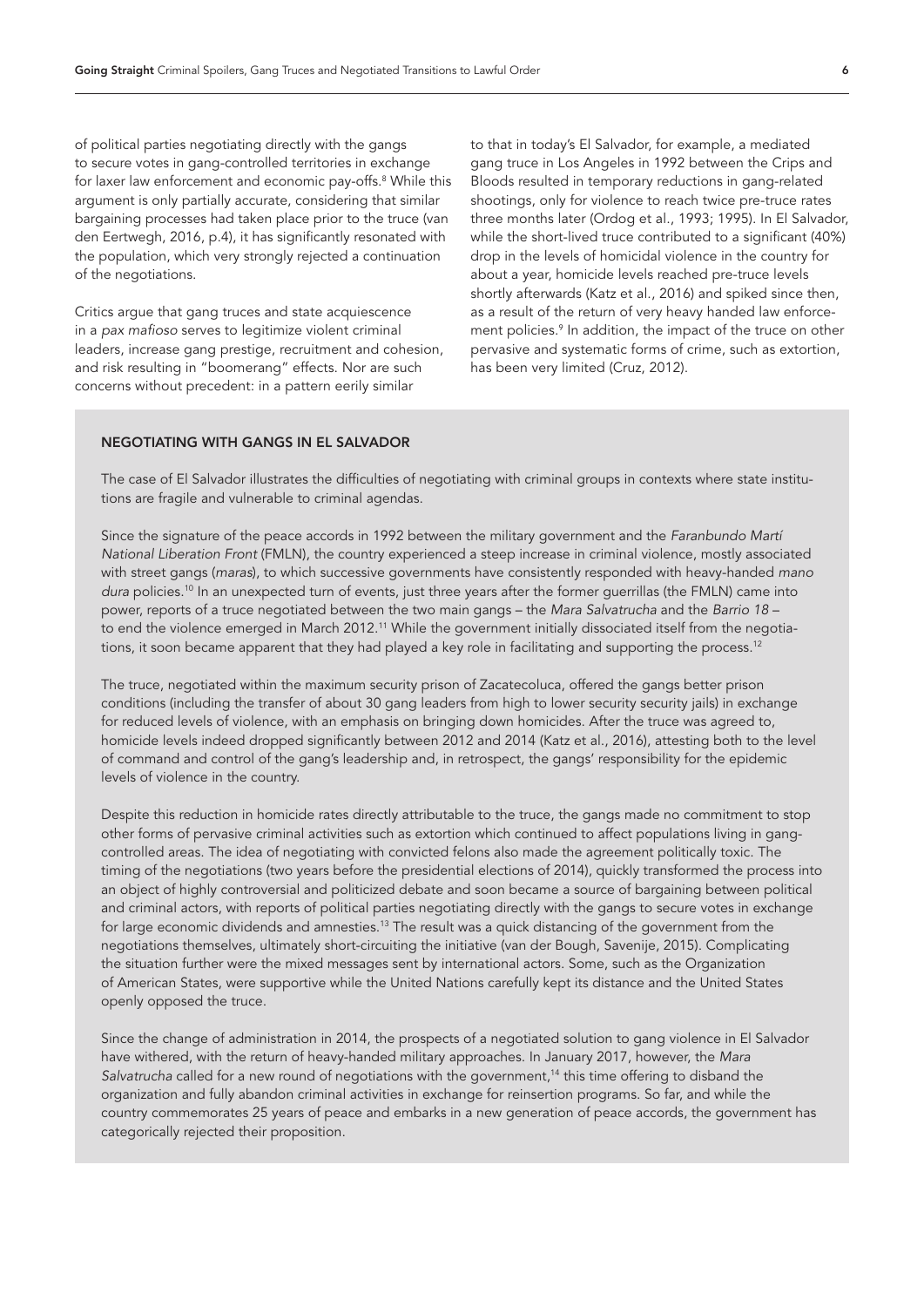A related critique suggests that attempts to negotiate with those with criminal agendas, however well-meaning, are doomed to fail – because even if these groups have limited demands, those demands are usually things that states cannot safely or legitimately agree to – such as permission to continue criminal activity, in return for reduced violence[.15](#page-20-14) This is why, these critics argue, such deals are usually kept secret. Organized criminal strategy is by definition one that rests upon subversion and corruption of formal institutions, political processes and the law; so any state negotiation with criminals is an acquiescence in the undermining of the authority of the state and the lawful order (Cockayne, 2016; van den Eertwegh, 2016, p.3). How can there be a good-faith negotiation on this point?

Two answers to this question emerge from existing literature and practice. The first is empirical, the second normative.

First: even in 'classical' peace negotiations, the "legitimacy dividend" accruing to non-state parties is probably smaller than appreciated – and seems to last only so long as those parties do not spoil the peace process (van den Eertwegh, 2016, p.3; Petrasek, 2004, pp.8-9). This argument suggests that while entering negotiations with actors with criminal agendas may be a risk, the risk may be small compared to the possible dividend from peace.

The second argument is a pragmatic one. Increasingly, as Achim Wennmann points out, states and international actors' best choice is to negotiate with actors with criminal agendas (Wennmann, 2014, p. 265). In Colombia, where the conflict with the FARC had endured for over 50 years with tens of billions of dollars spent on harmful counter-narcotics measures, leaders on both sides realized that there would be no military victory possible. But such negotiation may force a society to ask itself hard questions about what norms should be negotiable. It may require a society asking itself, as Colombia is currently: "Are we prepared to offer drug traffickers amnesty in return for them abandoning the trade?" (Cockayne, 2013a, p.19) And perhaps more fundamentally, "what do we do with FARC members who refuse to abandon the drug trade? Should we tolerate them if they engage in non-violent criminal business?" The question of what inducements to offer in return for a transition back to justice and the lawful order is, of course, the central question of the field of transitional justice that has emerged over the last 30 years to deal with political violence. Perhaps the lessons of transitional justice could also help guide efforts to manage the exit of perpetrators of large-scale *criminal*  violence from that life and back into the legal order (van den Eertwegh, 2016, p.6; Whitfield, 2013, p.17).

We should also approach such questions with a sense of realism about how the legal order works in practice – and how frequently negotiation is central to its operation. Over 90% of all convictions in the US federal criminal justice system are secured by negotiated deals with

criminals – plea bargains (Fisher, 2003; US Department of Justice, 2003). Negotiation is not *alien* to the rule of law and the incorporation of rule-violators back into the legal order: it is often at its heart (van den Eertwegh, 2016, p.7; Cockayne, 2013b, p.17). And negotiation is not only a question of carrots – it may also require sticks. In the next section, we consider this and related questions.

# WHEN IS NEGOTIATION FEASIBLE?

Existing evidence and practice point to certain threshold conditions that may be required before negotiation with armed groups with criminal agendas is even realistically *feasible* – let alone likely to succeed.

### Reliable and legitimate interlocutors

First, there must be someone to talk to with legitimate authority over the rank-and-file of the armed group (Whitfield, 2013, p.16). Without an identifiable group leadership that indicates a willingness to negotiate a transition to lawfulness, and that appears to have the ability to control and discipline other group members, group-level negotiation is impossible (Felbab-Brown, 2013, p. 9; de Boer et al., 2017). In that case, interveners will have to consider moving to a different track to negotiate transitions to lawfulness, working not with the group as such, but instead with individual defectors.[16](#page-20-15) The danger here, however, is of group fragmentation, which can lead to a proliferation of spoilers (Stedman, 1997). Conversely, negotiators should be cautious about strengthening fragmented or ill-organized groups simply in order to have a coherent interlocutor. The danger in this case, as has been seen in some recent gang truce efforts, is that negotiators unwittingly strengthen criminal agendas and encourage greedy spoilers (Gagne, 2016).

Closely related: the group with the criminal agenda must be able to operate as a distinct group. In many conflict contexts and mediated states today, criminal agendas are not confined to non-state armed groups or state actors, but generate hidden collusion across the notional boundaries between state and non-state actors. This is one reason why criminal agendas represent such a dangerous threat to peace processes – because they can pervert incentives and block apparent pathways to a negotiated outcome, or deliver an outcome with a hidden criminal agenda at its heart. Colombia's para-politics scandal in the wake of the peace agreement with United Self-Defence Forces of Colombia (AUC), revealed that at least one-third of the Colombian Congress was in one-way or the other connected to and benefited from paramilitary groups.<sup>17</sup>

# Feasible demands and a viable end-state

Second, there must be a clear sense of whether the group's demands could *ever* be acceptable to the parties – and the broader public. As Teresa Whitfield has noted, "[a] realistic consideration of what an end state, or the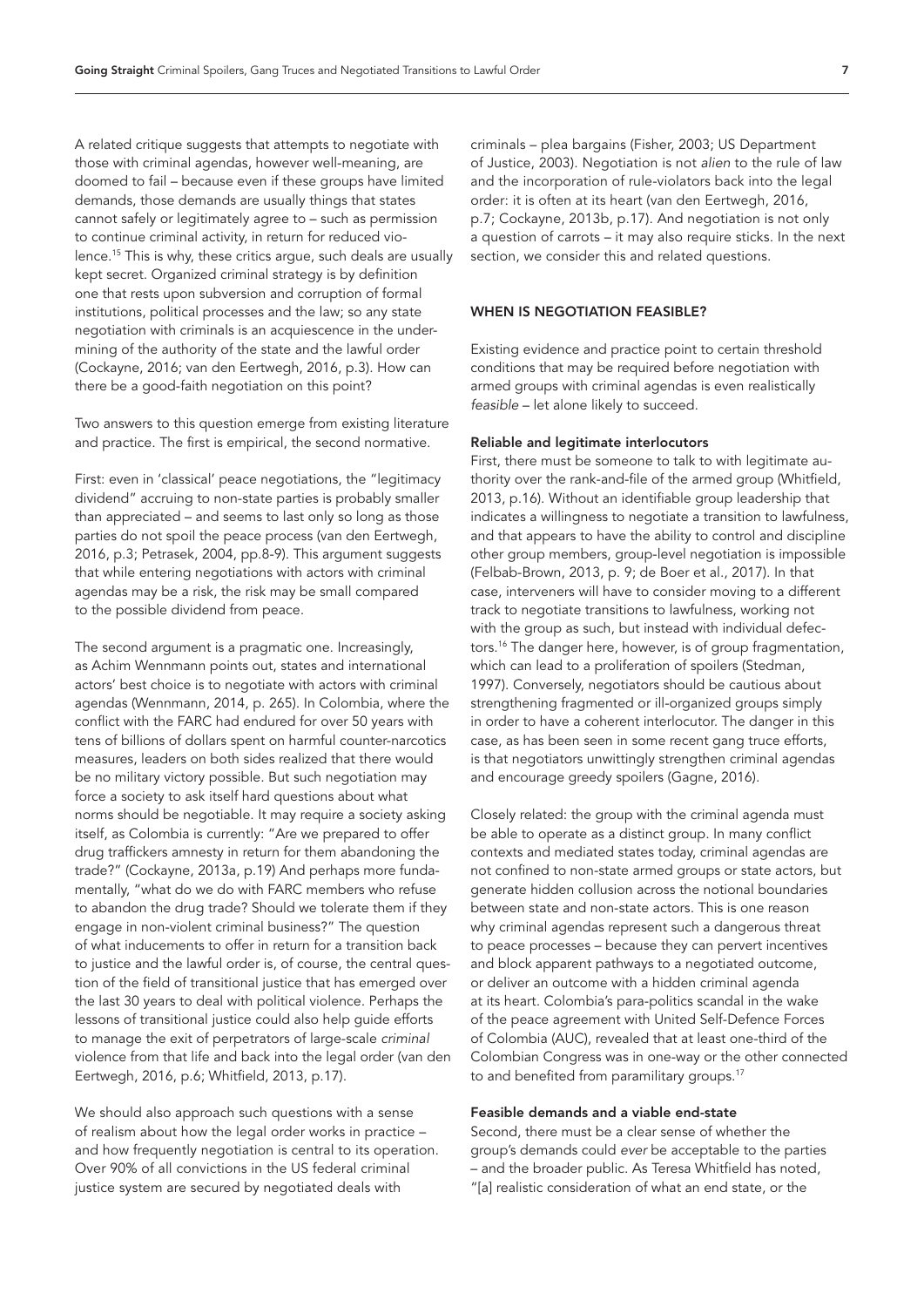lack of it, might look like should be a necessary element of any strategy for engagement" with groups with criminal agendas, from the outset (Whitfield, 2013, p.17).

Just as in classical negotiations, end-states can take partial or more complete forms. Partial outcomes often involve – as in civil war negotiations – a reduction in violence, without a complete resolution of underlying differences. And as in classical peace processes, these partial solutions are often described through terms such as 'truces' (Los Angeles, El Salvador) or 'ceasefires' (Boston and elsewhere in the US (Kennedy, 2011)). In the US, much of the 'focused deterrence' movement has chosen programming and law enforcement targets based precisely on such a desire to reduce violence (Braga et al., 2008). This approach – which involves using detailed data to identify the people and places that drive the lion's share of violence, and focusing deterrent efforts there – has now spread throughout the United States,[18](#page-20-17) to Glasgow (Williams et al., 2014) and Central America (Locke, 2016), and has informed programming in Rio de Janeiro (Huguet & Szabo de Carvalho, 2008; Gomes Alves, 2011).[19](#page-20-18)

The more elusive goal, with criminal spoilers, is a full settlement: both an end to violence and the exiting of an armed group from the 'life of crime'. This may require difficult social and political dialogue on what price a society is prepared to pay to achieve an end to violence, reduction of crime, and extension of the lawful order. That price may, under some limited circumstances (described further below), be a financial or economic one, involving access to employment and livelihoods, land and capital, or tax and moneylaundering amnesties. In other cases, however, where the profit motive is not the sole or primary strategic driver of the armed group's resistance to the lawful order, it may require social, legal or political compromises: security guarantees, legal protections such as amnesty, an end to marginalization and discrimination, social programming, and political participation. These compromises and guarantees, for instance, were some of the essential concessions that made the Colombian peace deal with the FARC possible.

But if none of these 'limited' demands will satisfy the criminal group's leadership or its rank-and-file, and it seems intent one way or another in continuing in a life of crime or violence that is unacceptable to the state or society, then it may not be possible to 'get to yes.' There may be no point starting a negotiation at all (Whitfield, 2013, pp. 4-6). In such cases, the actor with a criminal agenda is, in effect, a *total*  spoiler. In these cases, as Stedman pointed out 20 years ago, a dose of coercion or deterrence might be required to create the 'ripeness' for a negotiated outcome. Indeed, this is exactly the logic that underpins the 'focused deterrence' model of gang interventions in the US: the realization that coherent, integrated deterrent messaging from a variety of state agencies, backed up by community support, could create the conditions of ripeness to lure gang members

away from a life of crime, if, at the same time, a more palatable positive alternative was placed in front of them. Deterrence serves to test just how 'total' the spoiler's commitment to their criminal agenda truly is, and effectively focused deterrence can peel away those elements more amenable to negotiation, slowly transforming the group and wooing it back into the lawful order.

#### A hurting stalemate

Classical negotiation theory also suggests that this 'ripeness' arises where the parties have reached a "hurting stalemate" (Zartman, 2001). What does that stalemate look like, when one party is the state, and the other is a group resisting integration into the lawful order or, worse, looking to subvert it?

On the state side, it is evidenced by a willingness of state actors – or social actors – to consider compromises, to achieve peace and the extension of the lawful order. Raising this notion can, of course, be socially painful and politically risky. It requires political leadership – and may require international support. But it may also require innovation: the use of focus groups or surveys to identify public willingness to consider negotiation; the introduction of external actors into the negotiations to stimulate alternative ideas, or piloting arrangements. And there may be scope for such compromises to be made within the framework of rule of law, for example in the ways that police and prosecutors (routinely) exercise discretion. Again, this strategic use of police discretion is central to the 'focused deterrence' model in the US. But it is also a key element in peace deals in Colombia, where suspended sentences have been used to signal the willingness of the state to forego valid punishment in the interest of societal reintegration.

On the other side, the presence of a hurting stalemate is evidenced by the willingness of the group with the criminal agenda to make its own compromises in pursuit of strategic objectives. These may include the abandonment of criminal activity in order to achieve organizational or personal goals – including profit or legitimate power or influence. In Myanmar, for example, some criminal actors have demonstrated themselves willing to give up the life of crime in order to 'go straight' and become 'legitimate' business tycoons with close ties to ruling elites.<sup>20</sup>

# WHEN WILL INDUCEMENT WORK?

Since criminal agendas in conflict add "greed" to "grievance" agendas, $21$  it seems natural to think about what pay-off price may be needed to induce a group with a criminal agenda to transition to lawful order.

In some cases, something like a state-led inducement strategy – "taking positive measures to address the grievances of factions that obstruct peace"(Stedman, 1997, p.12)– has arguably generated choices by criminal groups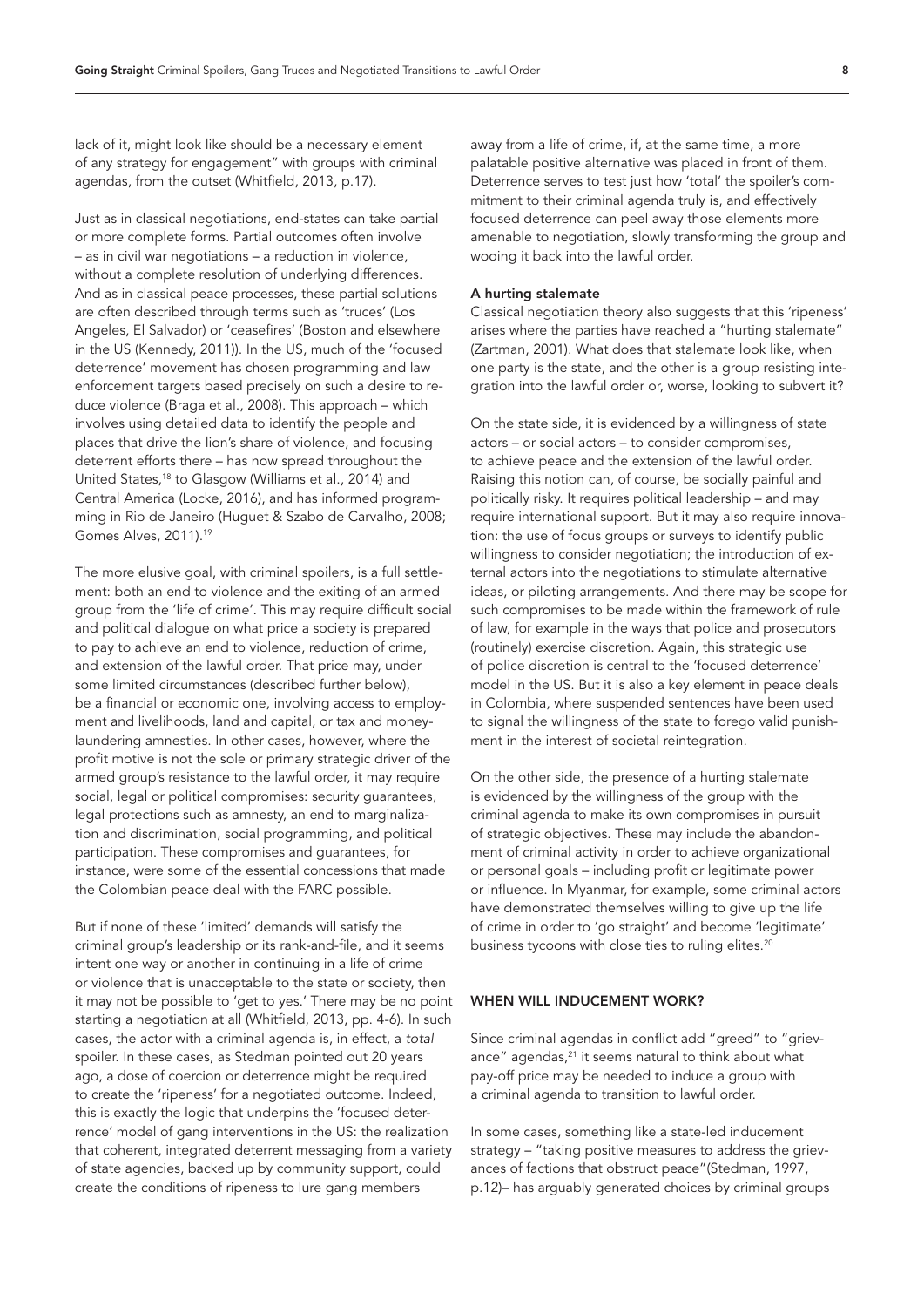to 'go straight.' This has usually required: a) changing market dynamics that point to rapidly diminishing returns from a specific criminal activity; b) viable pathways into new, more lucrative and licit markets; or c) new policy or regulatory developments vis-à-vis a particular criminal activity, such as drug reform, that address social, political or economic grievances or offer newly legitimate or lucrative 'exit' ramps.

In the case of Colombia, for instance, the shift away from the decades-long "war on drugs" approach that penalized communities and affected their health through aerial spraying to one that adopted a public health- and human rights-based approach to the issue was an essential political component of the ultimate peace agreement (Herbolzheimer, 2016). Negotiators can help create these conditions, through negotiated policy choices that, on an exceptional basis, allow illicit profits to be used to capitalize new, lawful enterprises (Cockayne, 2013b, p.18; Dubinsky, 2007, pp. 421-422).

Similarly, international guarantors to the negotiations can also play an important role by pledging to support national development projects that support this transformation. Sustaining support for these policy shifts is extremely important as there will likely be unanticipated effects of new policy approaches that might challenge the viability of the negotiations. In Colombia for example, coca production rose dramatically during the negotiation phase. Many attributed this to the halting of aerial spraying and perverse incentives created by coca substitution programs targeting coca farmers. Although a lasting source of anxiety, continued support from some key international players (including the US) for the paradigm shift away from a "war on drugs" was critical for the government of Colombia to reach a peace deal with the FARC.

In the 1930s, at the end of the Prohibition on the alcohol market, the New York Mob made a positive decision to move out of increasingly competitive liquor sales and into gambling, enticed by the prospect of lax enforcement (Cockayne, 2016; Skolnick, 1978). Several decades later, the Mob was driven out of the sanitation market (and in many cases into going straight) through state policy measures designed to remove barriers to entry for legitimate firms and penalize illegitimate firms (Jacobs & Gouldin, 1999). In Russia, in the late 1990s, a similar mixture of safe harbour arrangements and improved state protection of private property induced a cohort of criminal leaders to move into legitimate business, creating pathways for violent and criminal entrepreneurs to transform into legitimate entrepreneurs (Dubinski, 2007). Protection racketeers, for example, quickly moved into formal private security and other businesses. As Dubinsky notes, "The formula became: 'we respect the law and invest money in the legal economy; you [the state] let us be'" (Dubinski, 2007, pp. 412-413).

Such solutions can also be witnessed at the local level. In Haiti in the mid-2000s, a community violence reduction initiative combined direct gang mediation with rain harvesting, water collection and distribution, sanitation and hygiene activities, solid waste and sewer management, education for at-risk youth, women's health promotion, and recreation activities – all delivered through the organizations that had previously operated as local gangs. This helped transform them into legitimate local community groups (Muggah, 2011, p. 337). Similarly, in New York, in the mid-1990s the Almighty Latin Kings & Queens Nation responded to their exclusion from criminal markets and pressure from the state by choosing, unilaterally but with the help of key spiritual and social advisors, to transform itself into a community empowerment movement (Brotherton & Barrios, 2004). Instead of marginalizing gangs, this approach harnessed their social capital, through negotiation and dialogue.

The risk, of course, is that an inducement strategy simply "whets the appetite" of the greedy (criminal) spoiler (Stedman, 1997, pp.15-16). What conditions must be present to avoid this outcome, and negotiate to a successful conclusion? Stephen Stedman points to five conditions for inducement success: limited demands; coherent strategic signals from third parties; no skewing from external actors; credible cohercive threat; and supplemental socialization (Stedman, 1997, pp.47-48). Interestingly, these appear to align closely with lessons from gang interventions in North America and also seem to draw on classical studies of coercive diplomacy, and the limits thereof.<sup>22</sup> All of these may be difficult to establish in the context of criminal agendas, especially in conflict-affected and fragile states.

#### Limited demands

The spoiler's demands must be 'limited', in these sense that they are not rejecting the lawful order *outright*. If a criminal agenda is negotiable – the group will reduce violence in return for reduced enforcement or marginalization, for example – this may be the case. But if the group's agenda requires being left totally unmolested by law enforcement to continue to carry out activities that subvert the lawful order, this condition may not be present.

#### Coherent strategic signals from third parties

Stedman argues that for inducement to work, "external actors must be unified in establishing the legitimacy and illegitimacy of spoiler demands and behavior". This may be hard to ensure in the context of criminal agendas. In Colombia, for example, the state may choose to amnesty FARC members for past crimes, or refrain from seizing assets procured through crime. But will other countries also refrain? Colombia's strategy of bringing on board international guarantors to the peace negotiations, in particular the United States, was intended in large part to help shore up confidence among FARC leadership in the legal guarantees agreed to in the accord.<sup>23</sup> The most important of these were assurances that the US would step back from its sixty or so outstanding extradition requests for FARC members wanted for drug-trafficking related charges.<sup>24</sup>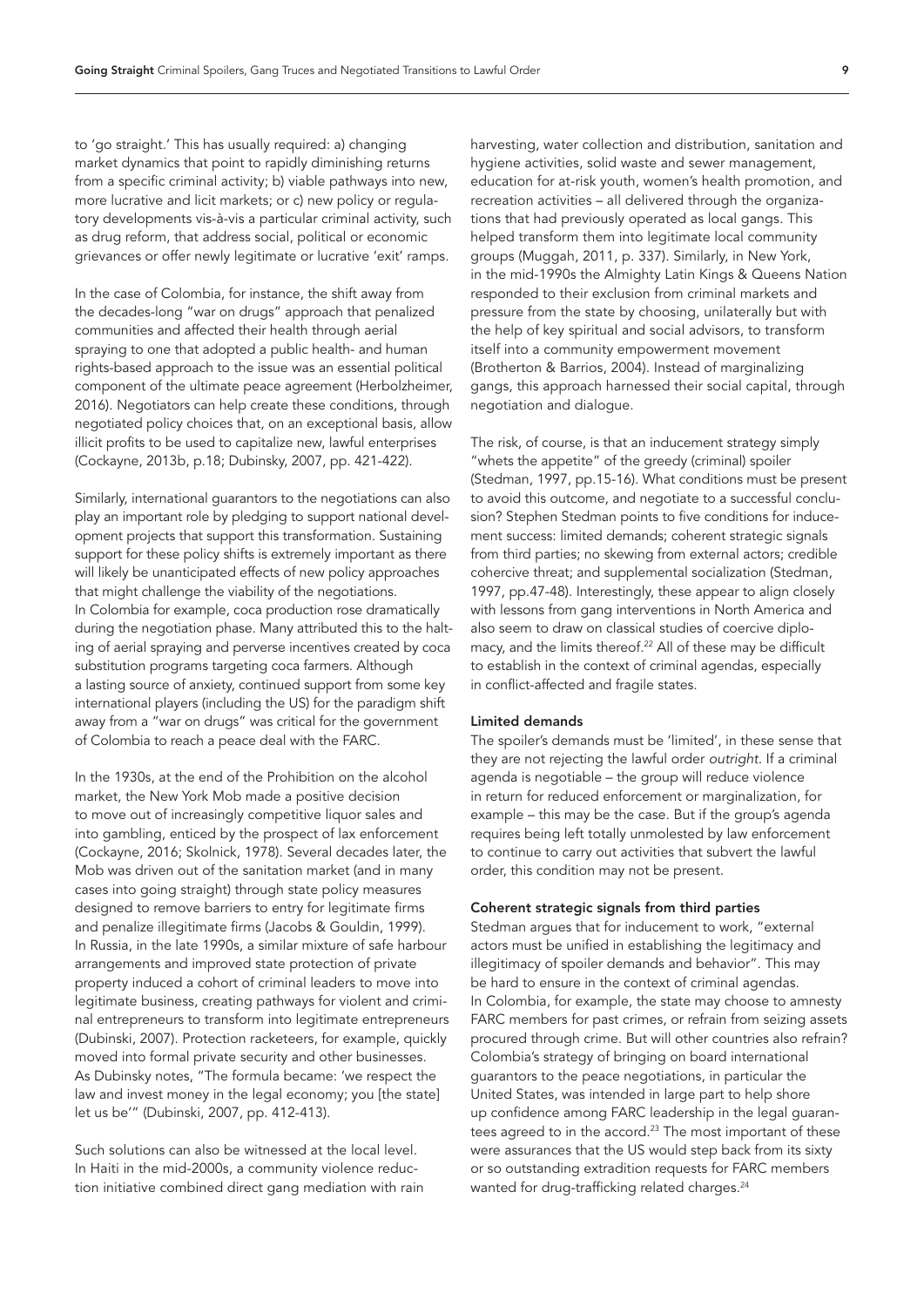#### No skewing from external factors

Stedman argues that inducement is more likely to succeed where "spoilers have no independent source of capital if they chose to return to war" (Stedman, 1997, pp.47-48), since this tends to skew incentives and encourage continued spoiling. Contemporary criminal transitions seem likely to stick on this point, precisely because armed groups can so easily tap into illicit flows and foreign illicit markets, which act as alternative sources of financial and material support, and thus of power and influence. In the case of Colombia, criminal groups reportedly actively recruited FARC soldiers offering them double what they would receive for laying down their arms[.25](#page-21-1) In this instance, the criminal market itself may be serving as a factor skewing incentives, beyond the control of the third-party negotiator.

#### Credible coercive threat

Stedman states clearly that "[I]nducement must be accompanied… by a credible threat to establish its limits, and break any cycle of grievance, reward, new grievance, reward, new grievance" (Stedman, 1997, p.48). In many cases where states are contemplating negotiation with groups with criminal agendas, it is precisely because their own capacity to deliver such a credible threat is meagre. This points to an important role for the international community to play in providing a supplementary deterrent capability – but one that operates in close strategic coordination with any effort to negotiate a transition to lawful order. Here, lessons may be learned from Haiti, where for a period the UN peacekeeping mission (MINUSTAH) was able to provide a credible deterrent threat that obviated the need for the government to negotiate with local criminal gangs that had engaged in kidnapping and begun to threaten strategic national assets, including the international airport. Once that deterrent threat dissipated, however, criminal interests became resurgent, and political actors returned to strategies of negotiation (Cockayne, 2014) .

This is where learning from classic studies on coercive diplomacy to deal with criminal agendas may be usefull. In essence the task is to find a combination of a "carrot" and "stick" that will overcome the opponent's opposition to resist. To that end a combination of negative and positive inducements will have to be deployed to convince the opponent that the benefits of entering the lawful order outweigh the consequences of not doing so (George et al., 1971).

### Supplemental socialization

Finally, Stedman argues that in most peace processes, "inducement is most likely best carried out in conjunction with a concerted international effort to socialize the spoiler into accepting basic rules of good governance". To date, such efforts have largely been absent from international efforts to address criminal agendas. There is, however, a significant body of criminological research upon which we can draw to identify practices that are likely to be effective.

# WHEN WILL SOCIALIZATION WORK?

Stedman describes 'socialization' as a process involving the use of material and intellectual resources to "establish a set of norms for acceptable behaviour" by parties within the process – combined with coercion to constrain their exit from the process (George et al., 1971, p.13). This is similar to what Achim Wennmann describes as transformation: "a process to change the organized crime group and the context in which it operates, so that the group can more easily assimilate into an existing or new political, economic, or social order and function legitimately and legally within that order" (Wennmann, 2014, p. 261). It is a transition to lawful order. It offers the prospect not only of reduced violence and crime, but of moving the social capital within the criminal group into the economy and society of the lawful order.

Existing literature on recidivism and conflict relapse is instructive (Walter, 2010). Although most international reintegration programmes stress economic incentives as key to their success, research indicates that programs that rely on cash assistance or vocational training alone are not enough to lure ex-combatants away from selling their services to criminal groups. In fact, former combatants are more likely to be motivated to abandon a life of illegality if they are surrounded with non-violent networks. In Colombia for example, successful reintegration programs that socialized ex-combatants to develop non-violent peer networks have proven effective (Zukerman et al., 2016).<sup>26</sup> In contrast, no evidence was found to support the notion that ex-combatants in Colombia returned to crime for economic reasons. These findings have established roots in criminological studies where experts have long established a strong correlation between the collective efficacy in communities (the ability of community members to control the behavior of individuals and groups in the community) and crime reduction.

The key to understanding socialization strategies is to recognize that while inducement is essentially a process of rational choice, socialization is a process of social construction and normative change. Through this process, the interests, identity and internal governmentality of the group with the criminal agenda are changed, from the inside out. The agenda itself is changed (OAS, 2015).

We know that individual exit from gangs and crime is a gradual process of ideational, cognitive change. Socialization similarly seems likely to lead to group exit where, through key actors, the "group reaches a point of disillusionment" with its own agenda and strategy, perhaps "around the realization that it is stuck in a perpetual cycle of violence from which the only escape is jail or death" (van den Eertwegh, 2016, p.10). Socialization efforts can exploit this crisis by offering programming that changes norms, offers alternatives to violence as a way to resolve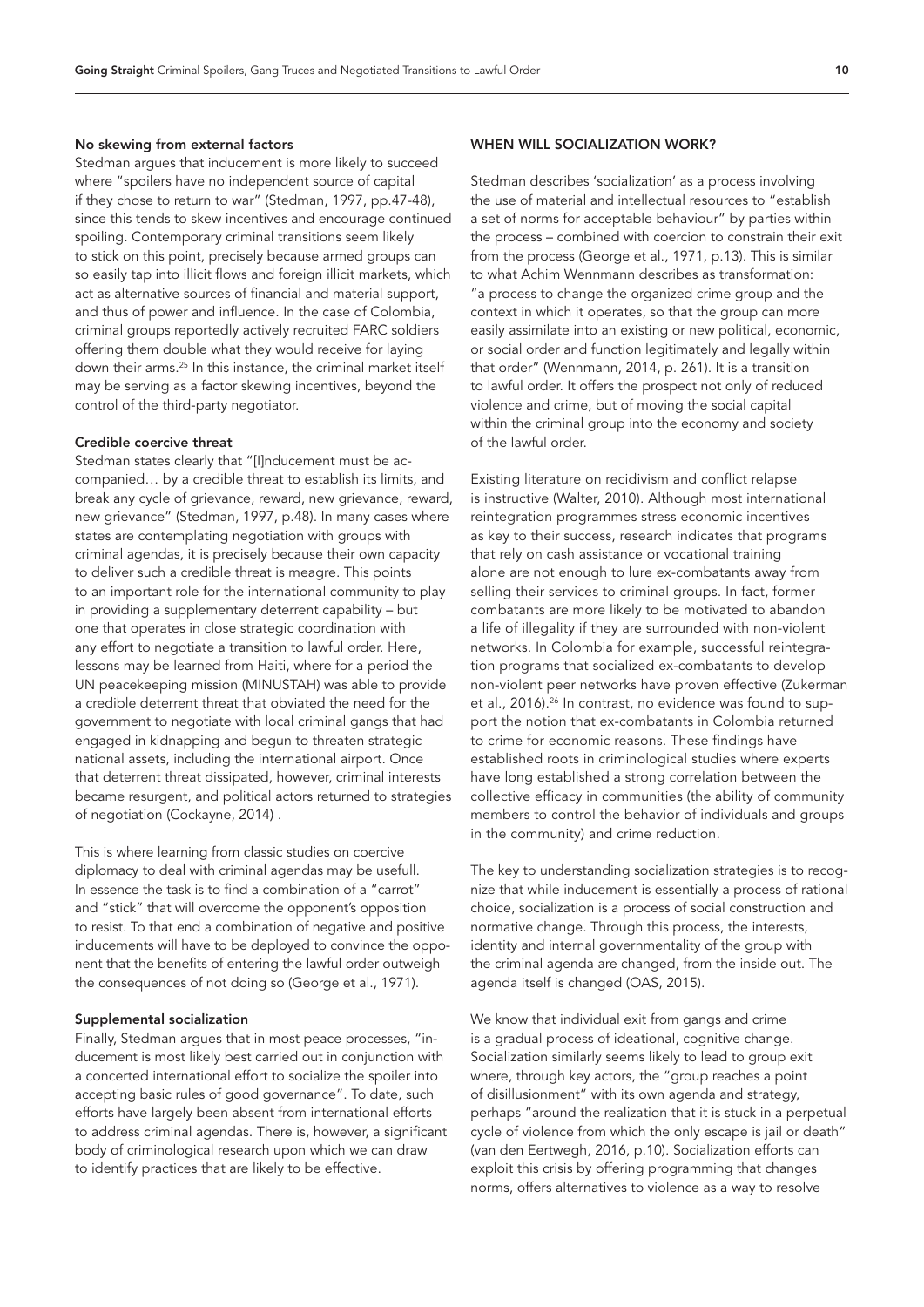disputes, and changes perceptions of risk and cost, both through sending coherent deterrence signals, and by tying actors into more lawful social networks (Kennedy, 1997; Skogan et al., 2009). An OAS study concluded that in such situations, "[t]he idea of alternatives offering greater life expectancy and quality of life is a great sell to many gang members" (OAS, 2015, p.14). All the existing evidence suggests this will take time, because desistance is more often than not characterized by "intermittency" – quitting and rejoining, and quitting, rejoining – rather than involving a one-off clean break.<sup>27</sup>

Existing evidence also tells us a great deal about how innovative international programming could generate such criminal group socialization. That evidence suggests there is no one silver-bullet factor that will routinely generate desistance; but rather that a range of factors, cumulatively, generate desistance (Vigil, 1988). Overall, desistance appears to happen where the social bonds within the criminal group are overtaken by other (often informal) social bonds. The factors involved include:

- Life events and 'ageing out'. People often simply grow out of low-level gang and criminal activity. Specific life events, such as marriage, military service, and employment,<sup>28</sup> all seem to accelerate this process, signalling the replacement of criminal ties by other social ties. This seems to hold, too, for violent extremist groups (Bjørgo & Hogan, 2009; Decker & Pyrooz, 2015). Interestingly, when there is a group of actors in influential leadership roles who 'age out' together, they may choose to stay in and change the group from within – a factor that may have been important in driving the transformations in Haiti and New York discussed above (Brotherton & Barrios, 2004, pp. 329-330), and may be relevant to our understanding of the 'gang truce' process in El Salvador.<sup>29</sup> This suggests that negotiators and third-party interveners encountering groups with criminal agendas should map the ages of those involved in the group (especially in leadership positions), and if possible their social ties, in order to understand whether they are susceptible to being socialized into other, lawful social ties.
- Hooks for cognitive change. Evidence suggests that desistance can also be triggered by "hooks" in the environment that allow those – especially those in crisis – to find new, more lawful, life-paths, meaning and identity (Giordano et al., 2002). This seems particularly likely to work at the group level where the criminal agenda mixes not only a profit motive but also marginalization grievances. In the US, for example, several Latin and African-American gangs have transformed into law-abiding social movements after exposure to teachings about social movements, selfempowerment – and spirituality (Brotherton & Barrios, p. 119, 144-148, 172-177; Curt & Decker, 2003).

• Problem-solving skills and violence disruption. Particularly amongst youth gangs, programming focused on encouraging resort to non-violent problem-solving skills has had particular success. In the US, research suggests that resort to violence to resolve disputes is in effect a norm that can be transmitted through social networks – but also disrupted by actors embedded within those networks (Becker et al., 2004; Skogan, 2008; Slutkin et al., n. d.).

Ultimately, effective (re)socialization programs need to open up concrete pathways for former gang members, or even combatants, to leave a life of crime and become productive members of society. For example, the right to legitimate political participation and reincorporation into Colombian life was a key component of the Government of Colombia's peace deal with the FARC.<sup>30</sup> Interestingly enough, the notion that FARC combatants could re-integrate into society as regular citizens became somewhat of a reference point for some criminal gangs. In January 2017, the journal *El Faro* quoted senior MS 13 members commenting on the FARC noting that "after having killed people and engaged in terrorism, they (the FARC) can now re-insert themselves as regular citizens.["31](#page-21-7) Constructing opportunities for former gang members and ex-combatants to insert themselves into public life as ordinary citizens, and even in some cases as political representatives, is key to effective re-socialization initiatives.

# WHAT DO SUCCESSFUL SOCIALIZATION EFFORTS LOOK LIKE?

Evidence indicates that successful interventions to socialize groups away from criminal lifestyles tend to be complex, multi-agency data-driven initiatives tailored to fit the characteristics, operating environments and particular problems present in a given community (Howell & Griffiths, 2016; Braga & Weisburd, 2012). While this may be hard to replicate in conflict-affected environments, gradually building the state's capacity to ensure the rule of law, provide social services and combat powerful criminal capabilities is essential (USAID, 2016, p. 21; Whitfield, 2013, p. 6; Felbab-Brown, 2013, p.1). In contexts that have been neglected by the state and where state institutions are either non-existent, weak or corrupt, building back the trust of the community is also essential.

With few exceptions, most zones where criminal activity are concentrated within confict theatres tend to demonstrate limited state presence and/or capacity – that is, limited control by the state of governmental power. This is certainly the case in Colombia where a key factor facilitating the expansion of criminal groups had to do with the lack of state capacity to secure these zones and demonstrate an institutional presence (International Crisis Group, 2013).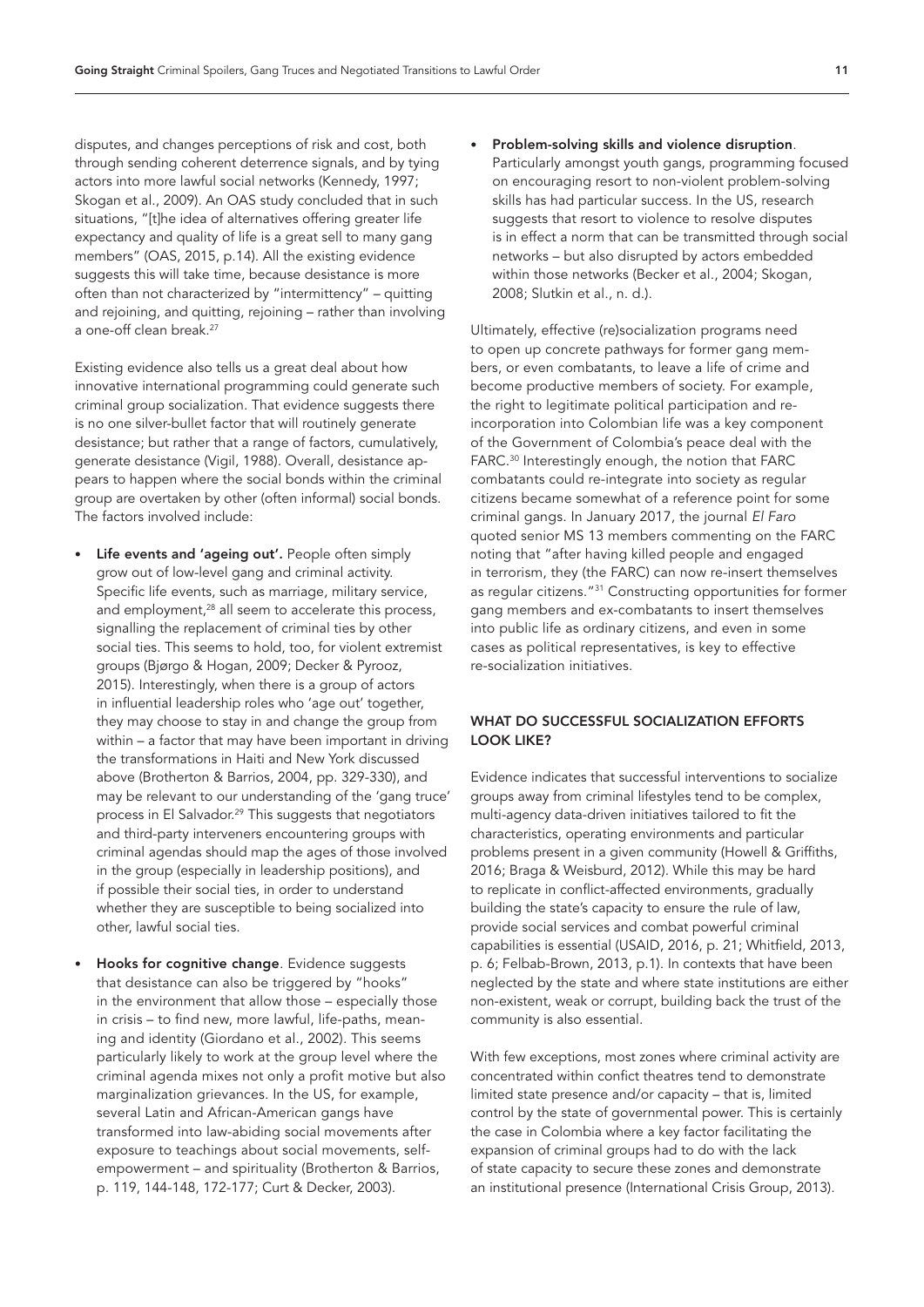Where the state is weak, criminal structures and interests, both national and transnational, often compete for control (Alvarez Vanegas & Pardo Calderon, 2017).

Yet these are also arguably the settings where innovation with such strategies is needed most, and where international actors may be able to supplement and support local initiatives. What would that look like? Typically, successful exits from gang membership have involved four parallel programming strategies, which may be instructive for programming in conflict-affected contexts where criminal agendas are present (Spergel, 2010; Howell & Griffiths, 2016; Klein & Maxson, 2006).

### Building and keeping community support

Precisely because of the controversial nature of engagement and negotiation with armed groups with criminal agendas, there is a particular need to manage the community's understanding and expectations of the process. A negotiated deal made by the state and groups with criminal agendas, but not 'ratified' by society, is not a legitimate – or arguably sustainable – deal (van den Eertwegh, p. 11; Whitfield, 2013). Conversely, sustained community engagement seems to be a key ingredient in criminal transition to the lawful order.[32](#page-21-8) In the US, success in gang interventions has been shown to be highly dependent on perceptions of the legitimacy (fairness and inclusiveness) of the engagement process (Braga & Weisburd, 2012; Papachristos & Kirk, 2015).

Experience to date suggests a number of useful techniques.

Sequenced trust-building. A sequenced approach can slowly build and expand trust, through the development of increasingly broad 'inclusive enough' coalitions of stakeholders (Cockayne, 2013b). As existing UN mediation guidance notes, "[c]onsent may sometimes be given incrementally, limited at first to the discussion of specific issues before accepting a more comprehensive mediation process" (United Nations, 2012). Mediation processes dealing with criminal agendas may need to start with a focus on a truce or ceasefire – a reduction of violence – then move on later to a broader discussion of socio-economic transformation, as confidence builds between the parties. At each stage, consent may need to be secured from new groups (Cockaye, 2013b, p.16). Such sequencing may also help stretched government agencies manage under-resourcing problems (Felbab-Brown, 2013). But it may also be necessary, to maintain public confidence, and to communicate clearly to criminal groups that the process can be reversed: for example by making amnesties conditional on truth-telling, or by using conditional suspension of sentences (Cockayne, 2013b). Otherwise, there is a real risk that desistance programming can actually *strengthen* criminal organizations,<sup>33</sup> as may have happened in both El Salvador and Medellín (Duran-Martinez & Cruz, 2016).

- Using 'insider' mediators and localized interventions. Local authorities, 'former' members of the group with the criminal agenda and other 'insiders' may be uniquely positioned to speak credibly both to the group in question, and to the local community.<sup>34</sup> Even groups embedded in transnational illicit flows and markets tend, because of the illegality of their activities, to rely on local influence and power, suggesting a need for localized interventions and outreach (Milliken, 2013, pp. 2-4).
- Provide security guarantees and safe space. Success seems frequently to depend on negotiators creating a safe, neutral space for negotiation, and on ensuring that participation in negotiation does not otherwise jeopardize the safety of participants, or the community. In many Western Hemisphere contexts, churches have featured prominently as credible providers of safe spaces for negotiation (OAS, 2015). But states and international actors may also have a role to play in providing these spaces and, importantly, security guarantees (OAS, 2015). In the 'Ceasefire' programmes in the US, state and municipal actors serve as guarantors of gangs' unilateral 'ceasefires' by promising cooperative gangs protection from hostile, non-cooperative gangs. And safe spaces can also be provided by legal reforms (decriminalizing association or engagement with these groups) and even 'policy space' – for example signals, in Colombia, that the government may move away from a militaristic approach to the War on Drugs. The Colombian case also suggests that security guarantees to ex-combatants, their families and affected communities may be essential for ensuring this 'safe space'. The intimate knowledge that these individuals, families and communities have of trafficking routes and illicit networks make them targets for violence from criminal groups.<sup>[35](#page-21-11)</sup> In the case of Colombia, threats were perceived to be particularly stark around trafficking routes, border zones and where there was a high concentration of criminal activity formerly controlled by the FARC (Álvarez Vanegas & Padro Calderón, 2017), and effective and credible security guarantees proved important to securing and realizing the peace deal.
- Managing messaging. The importance of community perceptions points to a need for pro-active media management, and political leadership (Felbab-Brown, 2013, p.7). The media can demonize – or normalize – groups with criminal agendas (OAS, 2015, pp.18-19). Media criticism has played an important role in the breakdown of negotiated transitions to lawful order in venues ranging from New York (Brotherton & Barrios, 2004) to El Salvador. In the case of Colombia, the 'No' campaign led by former President Uribe successfully outmanoeuvred the Santos led 'Yes' campaign in a closely contested public relations campaign. Many analysts ascribe the failure of President Santos in winning the October 2 referendum to a failure to effectively control the message and manage the media.<sup>36</sup>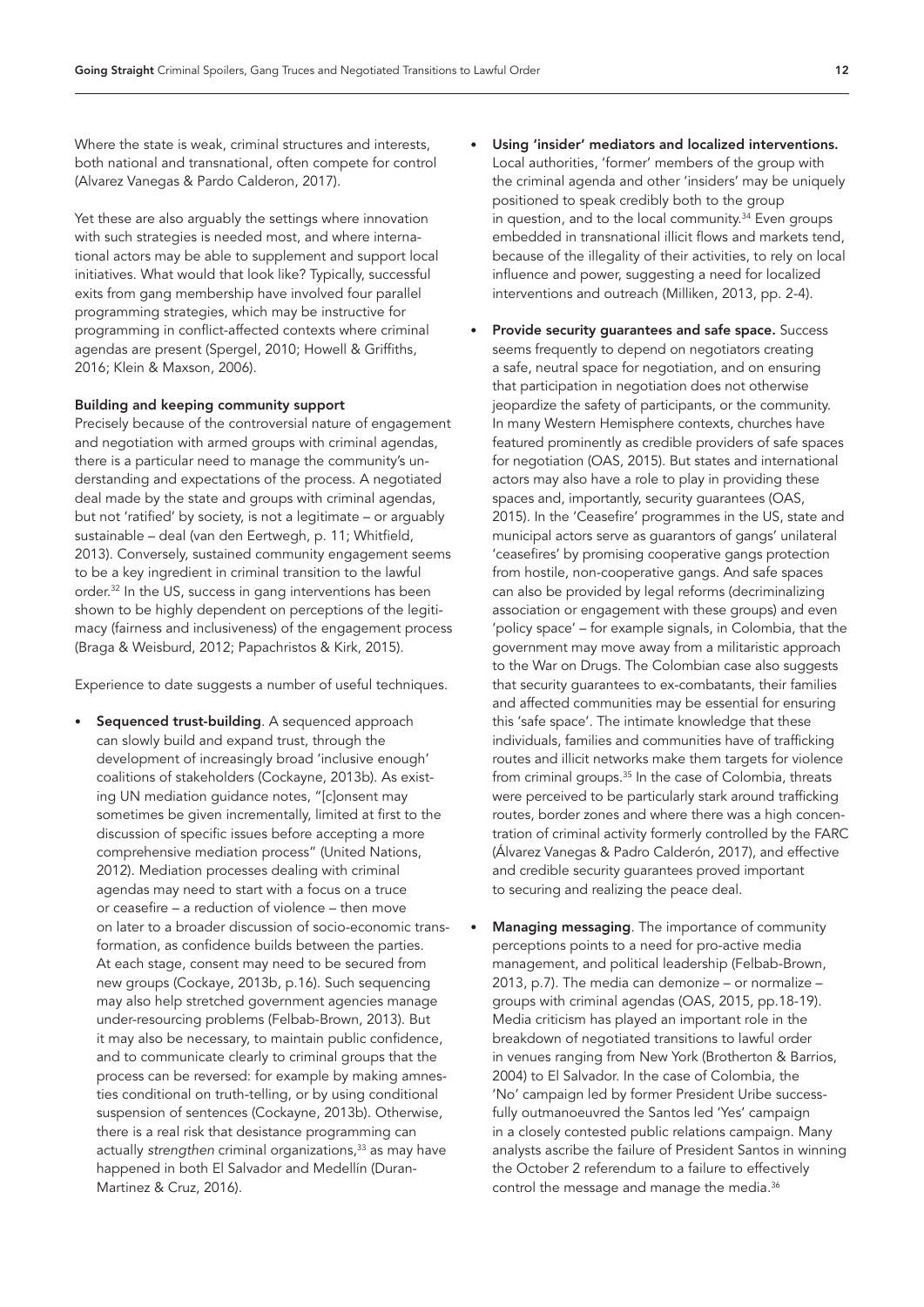**Engage the private sector**. The absorption of groups with criminal agendas frequently requires significant economic adjustments within the lawful order. This includes accommodating newly lawful enterprises as sources of market competition, and providing access to labour markets and skills. Experience indicates that it can be difficult "to mobilize and sustain the economic transformation required to resolve criminal agendas without losing social support for the process" (Cockayne, 2013b, pp.10-11; van den Eertwegh, 2016, p.12). This points to a need to engage private sector stakeholders in the socialization process, to create win-win situations that bolster support for a negotiated outcome (OAS, 2015). While economic incentives are not a sufficient condition to induce armed groups with criminal agendas into the lawful order, the continued support of the private sector to provide credible and sustainble job opportunities to former armed groups or gang members is a necessary element of the socioeconomic transformation that underpins a successful socialization processes.

#### Targeted socio-economic programming

There is a substantial body of evidence about what kinds of socio-economic programming works in preventing populations exposed to crime from getting involved. Proven methods include cognitive behavioural therapy, vocational training, mentoring, school-based programmes, family-based programmes, and after-care programming (USAID, 2016).

Cognitive behavioural therapy (CBT) should be of particular interest in this context, because it has a proven track record – including in conflict-affected contexts (Blattman et al., 2015) – of encouraging the normative change that seems necessary for gang desistance and negotiated criminal transformation. CBT involves the targeted provision of a set of structured techniques including cognitive skills training, anger management, and various supplementary components related to social skills, moral development, and relapse prevention.

To succeed, however, it requires careful data gathering and monitoring, particularly to identify those actors who are driving violence and target multiple interventions at these individuals and groups (NNSC, 2016). Evidence shows that criminal violence is typically driven by a very small number of actors (Braga et al., 2015; USAID, 2016). This is true of interventions relating to policing (Braga et al., 2015), gang reduction (Gravel et al., 2012), youth firearm violence reduction (Petrosino et al., 2015), youth violence prevention (Matjasko et al., 2012), and adult and juvenile recidivism reduction (Hollin, 1999; Lipsey & Cullen, 2007). Moreover, the prospects of desistance from criminal groups seems to negatively correlate to embeddedness: the deeper someone is embedded in the organization, the harder it is to socialize that person out of the organization (Pyrooz et al., 2013).

Conversely, this means that successful negotiation of the exit of these deeply-embedded individuals is likely to make it even easier to achieve desistance by other group members.

Few international interventions are currently structured to provide the data, monitoring and multiple intervention packages required to achieve these results. Yet results at the national and municipal level suggest that targeted socio-economic programming could prove to be a high value-for-money strategy.

#### Deterrence and truth-telling

Successful socialization efforts are almost always backed by a credible deterrent or coercive threat (Felbab-Brown, 2013, pp.7-8; Stedman, 1997, p.48). Coercion is not a sufficient solution – in fact, over-reliance on coercion can *increase* gang cohesion, heighten conflict between the state and local communities, and increase violence.<sup>[37](#page-21-13)</sup> But it is frequently a *necessary* component of a larger socialization effort. Law enforcement actors may themselves need to become key proponents of preventive policies, dialogue and negotiation (OAS, 2015, p.17).

Still, in conflict-affected and fragile contexts, that credible deterrent threat may be hard to deliver – pointing to a specific role that international actors can play. Equally, any offer of amnesty must be both credible (i.e. reliable), and credibly exceptional – i.e. not to be repeated (Dubinski, 2007, p. 422; Wennmann, 2014, p. 268).

One way to reinforce this credibility is to make amnesties or negotiated settlements conditional upon criminal truth-telling. Truth-telling has both an intrinsic value, and an instrumental one, arguably creating a one-way gateway through which individuals exit a criminal identity and enter the lawful order. In this regard, negotiators dealing with criminal agendas may stand to learn from the techniques of transitional and restorative justice. However, we are yet to see much innovation in the adaptation of truth and reconciliation commissions to deal with large-scale organized criminal violence. Here again, there may be a specific opportunity for international engagement and support.

#### A coherent and capable institutional framework

Finally, successful socialization efforts are characterized by coherent and capable institutional frameworks, pulling multiple 'levers' at once to change the incentive structures, norms and views of groups with criminal agendas. In the US, this tends to take the form of multistakeholder steering groups (Howell & Griffiths, 2016), which create legitimacy and buy-in, and help build trust. But this approach also means complexity – and cost (Klein & Maxson, 2006).

This suggests a need for innovative approaches by international actors, combining specific expertise in negotiated criminal transformation with local, bottom-up consultation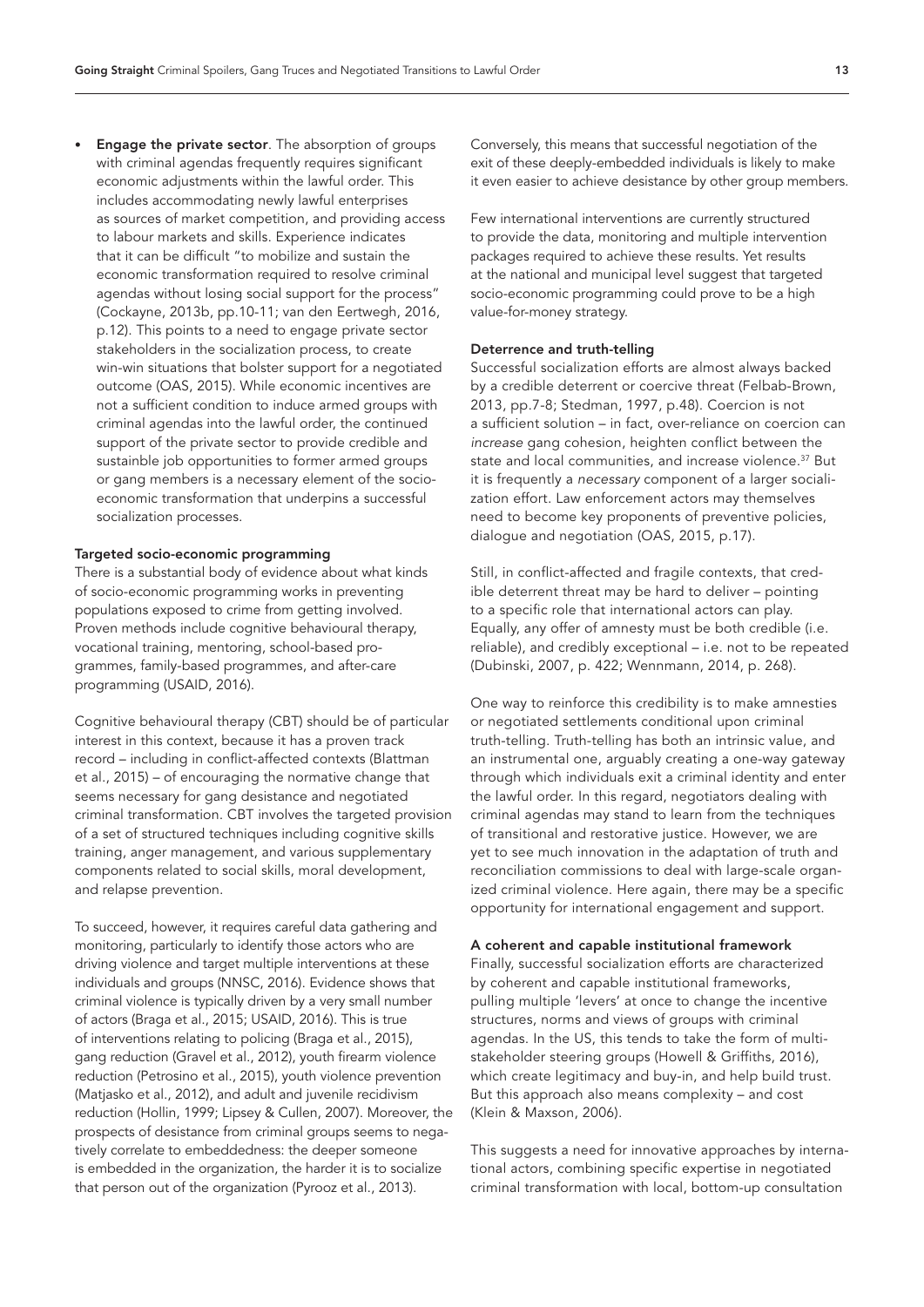and decision-making. That is the tack increasingly taken not only by much gang intervention programming, but also by multilateral security sector reform programming, and by crime prevention planners (OAS, 2015).<sup>38</sup>

# CONCLUSION: THE NEED FOR INTERNATIONAL INNOVATION AND SUPPORT

Whitfield argues that when spoilers are around, "the role and support of international actors cannot be underestimated." (Whitfield, 2013, p. 17) Likewise, Stedman argues that inducement and socialization go hand in hand with concerted messaging from the international community about the need to participate in the lawful order. Yet the role of international actors in encouraging transitions by criminal actors or armed groups with criminal agendas to lawful order has, to date, largely been overlooked.[39](#page-21-15) Given what we have learned in the previous pages about the potential for inducement and socialization strategies to be applied to groups with criminal agendas, what role can international actors such as development donors or multilateral organizations usefully play?

The bargaining between states and groups with criminal agendas is often not a bargain conducted on a level playingfield – though it is frequently fragile state or municipal actors, some conflict-damaged, that are operating at the economic, technical and political disadvantage, rather than, as might be expected, the criminal groups (Wennmann, 2014, p. 267). The lessons above suggest a number of areas for innovative programming and intervention, such as targeted socio-economic programming, data analysis, supplementing local law enforcement and accountability mechanisms, and providing expertise on the design and implementation of negotiated transitions to lawful order.

In negotiations with conflict parties with criminal agendas, those approaches may play out in different ways – for example in efforts to 'extend state authority', to secure the demobilization, disarmament and reintegration of armed groups, or through transitional justice programming.

In both cases, the central role for international actors is not to substitute for the state, however, but to bolster its will and capacities – and to legitimize the process and outcome of a negotiated transition to the lawful order by formerly 'criminal' groups, or groups with criminal agendas (Stedman, 1997, p. 52). That in turn may require longer-term commitments than we have seen in the recent past. It will also require mitigating the negative impacts of external interventions in contexts where criminal groups or those with criminal agendas are party to peace negotiations. In such contexts, international actors should make sure that they are not unintentionally promoting opportunities for organized crime and thus adopt a "do no crime" approach (Bosetti et al., 2016). This will require clearly

identifying the conditions in which mere engagement between peacemakers and actors with criminal agendas may play to the benefit of those actors and developing additional guidance on when and how engagement with serious criminals is permissible.

As Wennmann points out, "Successful transformation strategies require the presence of long-term investments in state capacity and human resources and of infrastructures for social and economic development." (Wennmann, 2014, p. 269) And indeed we can find examples of gang truces making considerable progress, only to collapse when donor support waned and resources ran out – as in Belize (Cockayne, 2013b)[.40](#page-21-16)

This points to the final take-away from the existing literature and practice: negotiated settlements are only possible if the negotiation plans for how criminal agendas will look tomorrow, and not just today. Criminal agendas may influence negotiations and peace processes – but equally, negotiations and peace processes can radically influence criminal agendas. A negotiation strategy that fails to account for criminal market dynamics is likely doomed to failure.

Yet ultimately the message here is a positive one. Where for many years there appears to have been a belief that negotiation with armed groups with criminal agendas could only lead to the recurrence of violence and conflict, today, there are good reasons to believe that negotiation and mediation may, if carefully used, be important tools underpinning a strategy of managed exit of groups from criminal agendas.

It is important not to over-state the promise of this practice. We are just at the beginning of learning about what works in programming in this area, and there are many conceptual, institutional and political challenges to navigate in adapting the evidence gleaned from programming in urban centres in North America to, say, Afghanistan, Colombia and Mali.

What we have shown in this paper, however, is that there may be more in common between the ways that multilateral and development actors have traditionally approached the management of conflict spoilers and how criminal justice actors have dealt with criminal agendas than has met the eye. With this understanding of the analytical and practical overlaps – and differences – between these more classical processes of conflict exit and these more recent transitions from crime to lawful order comes the prospect of more effective and successful interventions in the years ahead.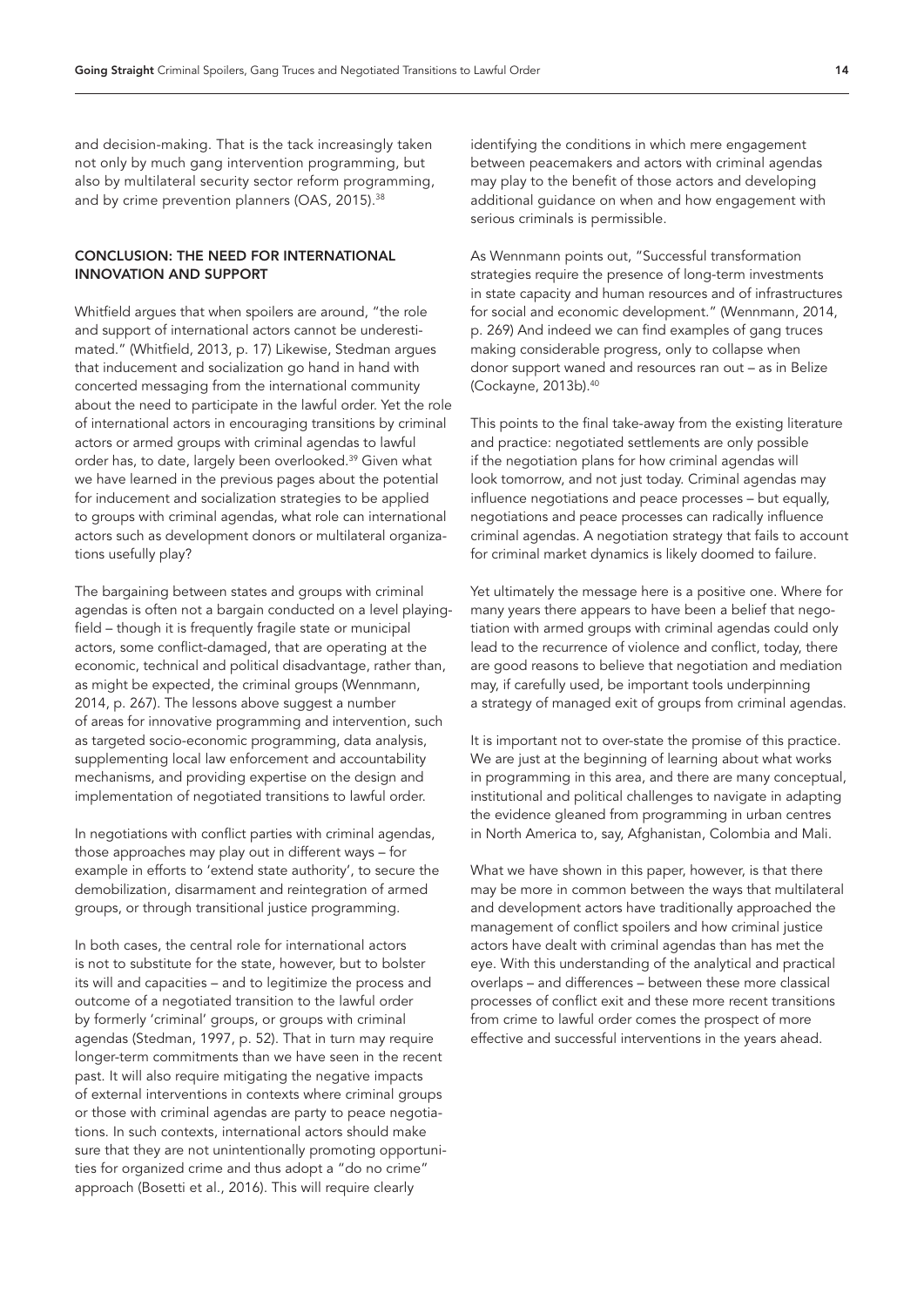#### **REFERENCES**

Álvarez Vanegas, E., & Pardo Calderón, D. (2017). *Entornos y riesgos de las Zonas Veredales y los Puntos Transitorios de Normalización*. Fundación Ideas para la Paz.

Andreas, P. (2009). Symbiosis between peace operations and illicit business in Bosnia. *International Peacekeeping* 16(1), 33–46.

Andreas, P. (2008). *Blue Helmets and Black Markets*. Ithaca: Cornell University Press.

Bakrania, S. (2013) *Policy responses to criminal violence in Latin America and the Caribbean. GSDRC helpdesk research report*. Birmingham, UK: University of Birmingham.

Becker, M. G., Hall, J. S., Ursic, C. M., Jain, S., & Calhoun, D. (2004). Caught in the crossfire: The effects of a peer-based intervention program for violently injured youth. *Journal of Adolescent Health, 34*(3), 177-183.

Bjørgo, T., & Horgan, J. (2009). *Leaving terrorism behind: Individual and collective disengagement*. New York: Routledge.

Blattman, C., Jamison, J. C., & Sheridan, M. (2015). Reducing crime and violence: Experimental evidence on adult noncognitive investments in Liberia. National Bureau of Economic Research.

Bosetti, L., Cockayne, J. & de Boer, J. (2016). Crime-Proofing Conflict Prevention, Management, and Peacebuilding : A Review of Emerging Good Practice. United Nations University Centre for Policy Research, Occasional Paper 6.

Braga, A. A., Welsh, B. C., & Schnell, C. (2015). Can Policing Disorder Reduce Crime? A Systematic Review and Metaanalysis. *Journal of Research in Crime and Delinquency*, 52(4), 567-588.

Braga, A. A., & Weisburd, D. L. (2012). The effects of focused deterrence strategies on crime: A systematic review and meta-analysis of the empirical evidence. *Journal of Research in Crime and Delinquency,* 49(3), 323-358.

Braga, A., Pierce, G.L., McDevitt, J., Bond, B.J. & Cronin, S. (2008). The strategic prevention of gun violence among ganginvolved offenders. *Justice Quarterly* 25(1), 132-162

Brotherton, D. C. & Barrios, L. (2004). *The Almighty Latin King and Queen Nation: Street Politics and the Transformation of a New York City Gang.* New York: Columbia University Press.

Bushway, S., Thornberry, T., & Krohn, M. (2003). Desistance as a developmental process: A comparison of static and dynamic approaches. *Journal of Quantitative Criminology, 19*(2), 129-153.

Cockayne, J. (2016) *Hidden Power: The Strategic Logic of Organized Crime.* London/New York: Hurst/Oxford University Press.

Cockayne, J. (2014). The Futility of Force? Strategic Lessons for Dealing with Unconventional Armed Groups from the UN's War on Haiti's Gangs. *Journal of Strategic Studies*, 37(5), 736–769.

Cockayne, J. (2013a). Chasing shadows: Strategic responses to organized crime in conflict-affected situations. *The RUSI Journal*, 158(2), 10–24.

Cockayne, J. (2013b) *Strengthening mediation to deal with criminal agendas*. Geneva: Centre for Humanitarian Dialogue.

Cockayne, J, & Kavanagh, C. (2011). Flying blind? Political mission responses to transnational threats. In *Review of political missions 2011*, edited by Centre on International Cooperation (CIC). New York: CIC.

Cockayne, J., & Lupel, A. (2011). Rethinking the relationship between peace operations and organized crime. In J. Cockayne & A. Lupel, *Peace Operations and Organized Crime: Enemies or allies?*, 1–19. Routledge.

Corsaro, N., & Engel, R. S. (2015). Most challenging of contexts. *Criminology & Public Policy,* 14(3), 471-505.

Craig, J. M., Diamond, B., & Piquero, A. R. (2014). Marriage as an intervention in the lives of criminal offenders. In J.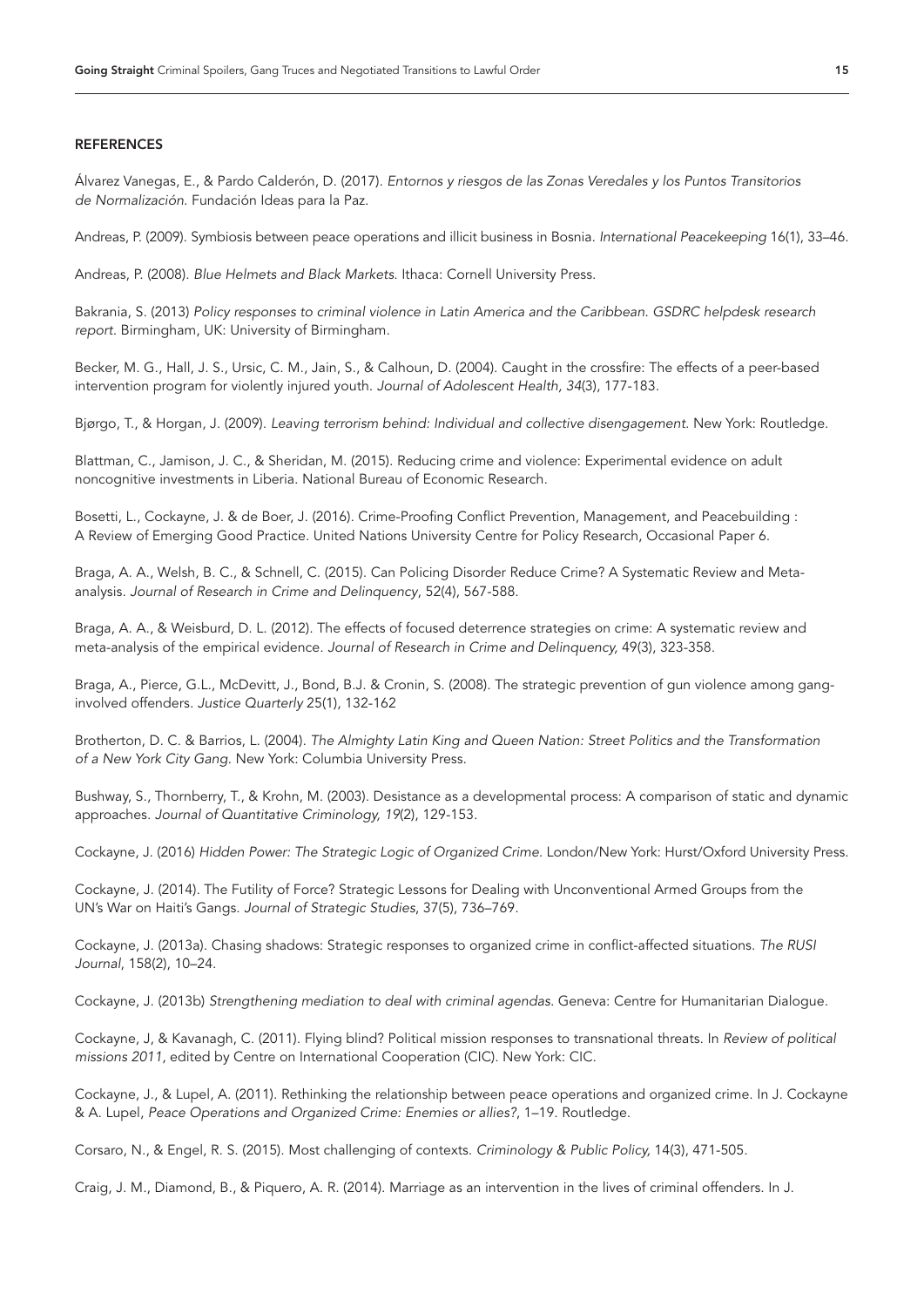Humphrey, & P. Cordella (Eds.), *Effective interventions in the lives of criminal offenders*, 19-37. New York: Springer.

Cruz, J. M. (2012). The Political Workings of the Funes Administration's Gang Truce in El Salvador. Presentation at the Conference "Improving Citizen Security in Central America: Options for Responding to Youth Violence". Woodrow Wilson International Center for Scholars, 18 October 2012. Washington, D.C.

Curt, G. D. & Decker, S. H. (2003) *Confronting Gangs: Crime and Community*, 2nd ed. LA, Calif: Roxbury.

de Boer, J., Garzon-Vergara, J. C., & Bosetti, L. (2017). *Criminal Agendas and Peace Negotiations: The Case of Colombia*. United Nations University Centre for Policy Research. Crime-Conflict Nexus Series: No 6.

Decker, S. H., Katz, C. M., & Webb, V. J. (2008). Understanding the black box of gang organization: Implications for involvement in violent crime, drug sales, and violent victimization. *Crime and Delinquency, 54*(1), 153-172.

Decker, S. H., & Lauritsen, J. L. (2002). Leaving the gang. In C. Huff (Ed.), *Gangs in America III*, 51-70. Thousand Oaks, CA: Sage.

Decker, S. H., & Pyrooz, D. C. (2015). "I'm down for a jihad": How 100 years of gang research can inform the study of terrorism, radicalization and extremism. *Perspectives on Terrorism, 9*(1), 2334-3745

Decker, S. H., Pyrooz, D. C., & Moule, R. K. (2014). Disengagement from gangs as role transitions. *Journal of Research on Adolescence,* 24(2), 268-283.

Demleitner, N. V. (1994).Organized Crime and Prohibition: What Difference Does Legalization Make?, 15 *Whittier L. Rev.* 613.

Dishion, T. J., McCord, J., & Poulin, F. (1999). When interventions harm: Peer groups and problem behavior. *American Psychologist, 54*(9), 755-764.

Dubinsky, I. V. (2007). How bad boys turn good: The role of law in transforming criminal organizations into legitimate entities by making rehabilitation an economic necessity. *DePaul Business and Commercial Law Journal* 5(2), 379–426.

Duran-Martinez, A. & Cruz, J.M. (2016).Hiding violence to deal with the state: criminal pacts in El Salvador and Medellín. *Journal of Peace Research*, 53 (2), 197-210.

Dziedzic, M. ed. (2016) *Combating Criminalized Power Structures: The Overlooked Enemies of Peace.* Rowman & Littlefield.

Engel, R. S., Tillyer, M. S., & Corsaro, N. (2013). Reducing gang violence using focused deterrence: Evaluating the Cincinnati initiative to reduce violence (CIRV). *Justice Quarterly, 30*(3), 403-439.

Farah, D. (2012). The transformation of Salvador gangs into political actors. Hemisphere Focus. Centre for Strategic and International Studies.

Farrington, D. P., & West, D. J. (1995). Effects of marriage, separation, and children on offending by adult males. In J. Hagan, & Z. Blau (Eds.), *Current perspectives on aging & the life cycle*, 249-281. Jai Press: Greenwich, CT.

Felbab-Brown, V. (2017). *Political and Conflict Tansitions, Organized Crime and Illicit Economies: The Case of Myanmar*. United Nations University Centre for Policy Research.

Felbab-Brown, V. (2013). Focused deterrence, selective targeting, drug trafficking and organised crime: concepts and practicalities. *Modernising drug law enforcement*, Report 2. International Drug Policy Consortium, February 2013.

Fisher, G. (2003). *Plea Bargaining's Triumph: A History of Plea Bargaining in America*. Stanford University Press.

Foucault, M (1993). La gouvernementalité, In *Dits et Ecrits : 1976-1979*, III. Paris : Gallimard.

Gagne, D. (2016). "Criminal Truces in Latin America: The Ultimate Catch-22", *InSight Crime*, 1 June 2016.

George, A.L., Hall, D.K., & Simons, W. E. (1971) *The Limits of Coercive Diplomacy: Laos, Cuba, Vietnam*, Boston: Little Brown and Company.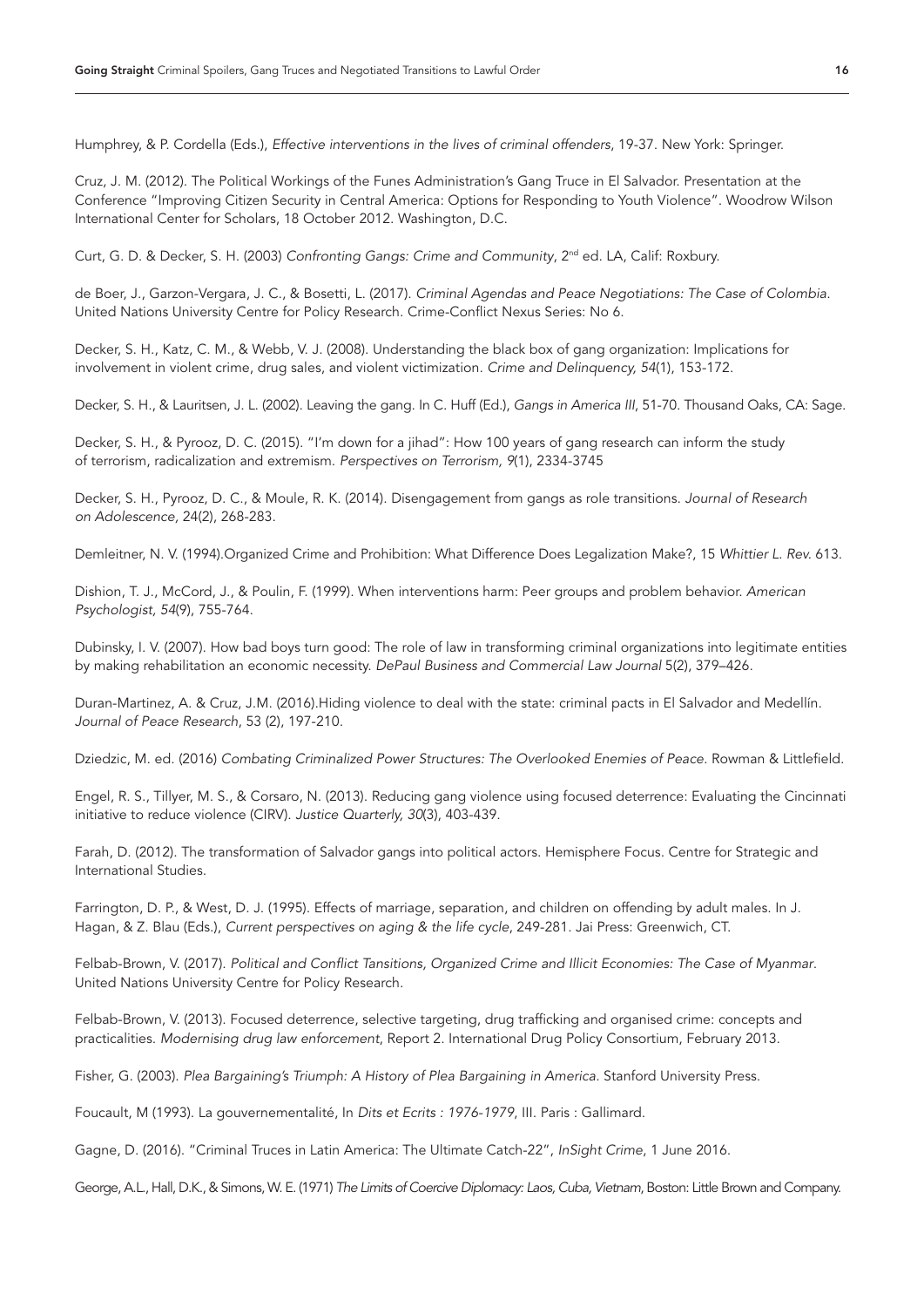Giordano, P. C., Cernkovich, S. A., & Rudolph, J. L. (2002). Gender, crime, and desistance: Toward a theory of cognitive transformation. *American Journal of Sociology, 107*(4), 990-1064.

Giustozzi, A. (2007). War and peace economies of Afghanistan's strongmen. *International Peacekeeping* 14(1), 75–89.

Global Witness. (2015). *Jade: Myanmar's "Big State Secret".*

Gomes Alves, A. (2011), *Segurança pública e polícia pacificadora: a fruição do direito a segurança pública nas favelas de Rio de Janeiro*. Universidade de Brasília, Facultade de Direito.

Gravel, J., Bouchard, M., Morselli, C., & Descormiers, K. (2012). Effectiveness of street gang control strategies: A systematic review and meta-analysis of evaluation studies. Public Safety Canada.

Greene, J. A., & Pranis, K. (2007). *Gang wars: The failure of enforcement tactics and the need for effective public safety strategies*. Washington, DC: Justice Policy Institute.

Hagedorn, John M. (2005). The global impact of gangs. *Journal of Contemporary Criminal Justice*,", 21(2).

Hanson, S. (2008). *Colombia's Right-Wing Paramilitaries and Splinter Groups*. Council on Foreign Relations.

Hazen, J. (2010). An Ecuadorian alternative: Gang reintegration. In *Small Arms Survey 2010: Gangs, groups, and guns*. Cambridge: Cambridge University Press.

Herbolzheimer, K. (2016). *Innovations in the Colombian peace process*. Norwegian Peacebuilding Resource Centre.

Hollin, C.R. (1999). Treatment programs for offenders: Meta-analysis, "what works", and beyond. *International journal of law and psychiatry*, 22(3), 361-372.

Homel, Peter and Nicolas Masson. (2016). Partnerships for Urban Safety in Fragile Contexts: The Intersection of Community Crime Prevention and Security Sector Reform. *Geneva Peacebuilding Platform Paper No. 17*. Geneva.

Howell, J. C., & Griffiths, E. A. (2016). *Gangs in America's communities* (2nd ed.). Thousand Oaks: Sage.

Hughes, M. & Maklaucic, M. (eds.) (2016). *Impunity: Countering Illicit Power in War and Transition*, Washington D.C.: National Defense University

Huguet, C. & Szabó de Carvalho, I. (2008). Violence in the Brazilian *favelas* and the role of the police. *New Directions for Youth Development*, 119, 93-109.

Immigration and Refugee Board of Canada (2016). El Salvador: Information Gathering Mission Report Part 1: Gangs in El Salvador and the Situation of Witnesses of Crime and Corruption.

International Crisis Group. (2013). *Transitional Justice and Colombia's Peace Talks*. Latin America Report No 49.

Jacobs, J. B. & Gouldin, L. P. (1999). Cosa Nostra: The Final Chapter? *Crime & Justice*, 25, 129-189.

Katz, C. M., Hedberg EC, Amaya L. E. (2016). Gang Truce for Violence Prevention: El Salvador. *Bulletin of the World Health Organization*, 94 (9), 660-666A.

Kazemian, Leila. (2015). Desistance from crime and antisocial behavior. In J. Morizot, & L. Kazemian (Eds.), *The development of criminal and antisocial behavior* (pp. 656-664). New York: Springer.

Keen, D. (2012). *Useful Enemies: When waging wars is more importat than winning them.* New Haven: Yale University Press.

Kemp, W., & Shaw, M. (2014). *From the margins to the mainstream: Toward an integrated multilateral response to organized crime.* New York: International Peace Institute.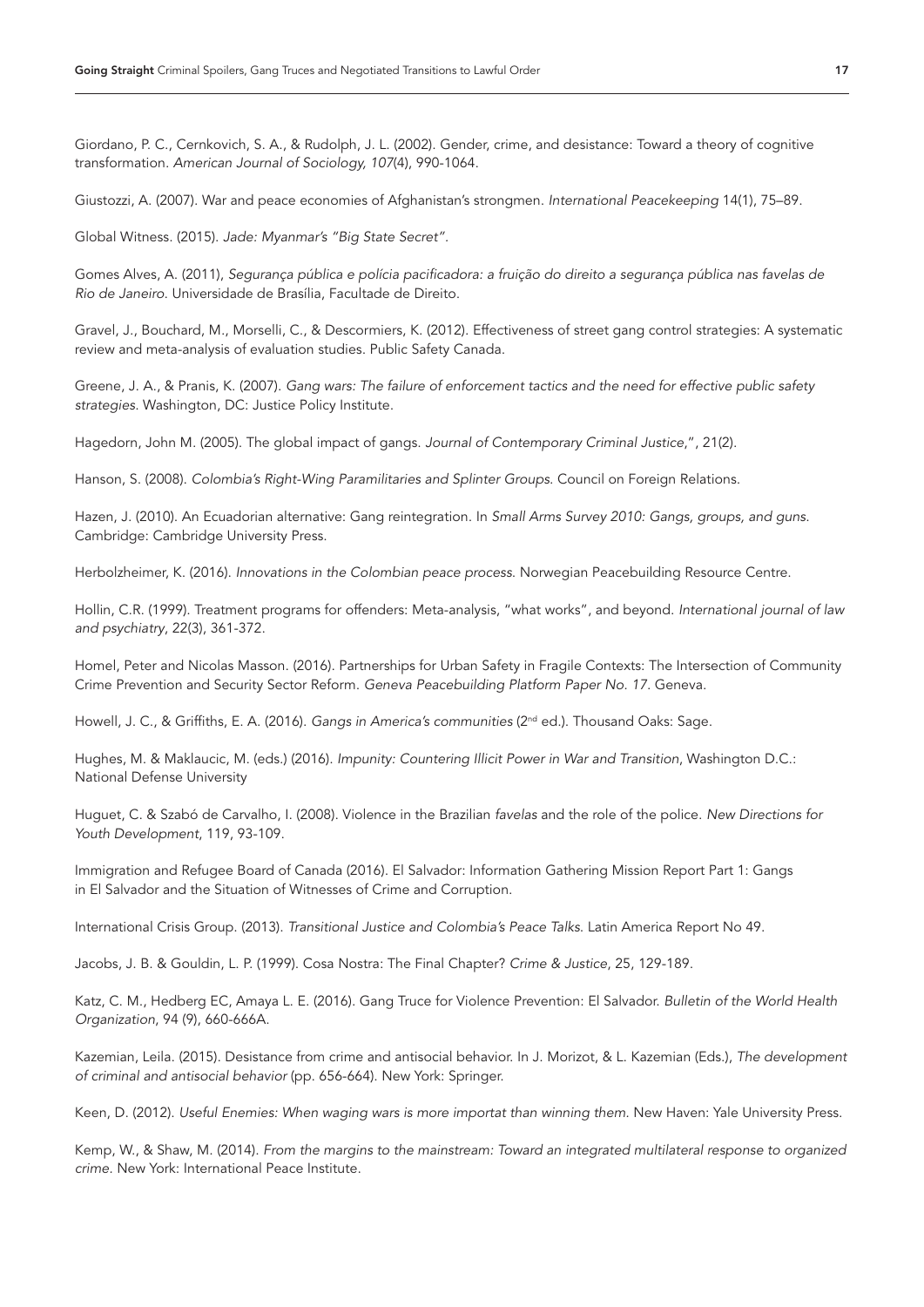Kemp,W., Shaw, M. & Boutellis, A. (2013). *The elephant in the room: How can peace operations deal with organized crime?*  New York: International Peace Institute.

Kennedy, D. M. (2011) *Don't Shoot: One Man, A Street Fellowship, and the End of Violence in Inner-City America.* New York: Bloomsbury, 2011.

Kennedy, D. M. (1997). Pulling levers: Chronic offenders, high- crime settings, and a theory of prevention. *Valparaiso University Law Review, 31*(2), 449-484.

Kleiman, Mark. (2009), *When brute force fails: How to have less crime and less punishment.* Princeton: Princeton University Press.

Klein, M. W. (1997). *The American street gang: Its nature, prevalence, and control*. New York: Oxford University Press.

Klein, M. W. & Maxson, C. L. (2006). *Street gang patterns and policies*. New York: Oxford University Press.

Laub, J. H., & Sampson, R. J. (1993). Turning points in the life course: Why change matters to the study of crime. *Criminology, 31*(3), 301-325.

Lipsey, M. W., & Cullen, F. T. (2007). The effectiveness of correctional rehabilitation: A review of systematic reviews. Annu. Rev. Law Soc. Sci., 3, 297-320.

Locke, R. (2016). Violence Can Be Prevented. *The Crime Report*, 10 October 2016.

Mason, S. (2009) *Insider mediators: Exploring their key role in informal peace processes*. Berlin: Berghof Foundation for Peace Support.

Matjasko, J. L., Vivolo-Kantor, A. M., Massetti, G. M., Holland, K. M., Holt, M. K., & Cruz, J. D. (2012). A systematic metareview of evaluations of youth violence prevention programs: Common and divergent findings from 25 years of metaanalyses and systematic reviews. Aggression and Violent Behavior, 17(6), 540-552.

McGarrell, E. F., Corsaro, N., Hipple, N. K., & Bynum, T. S. (2010). Project safe neighborhoods and violent crime trends in US cities: Assessing violent crime impact. *Journal of Quantitative Criminology, 26*(2), 165-190.

Menkhaus, K. 2007. "Governance without government in Somalia: Spoilers, state building, and the politics of coping" *International Security*. 31(3), 74–106.

Milliken, J. (2013) "Building Peace in Urban Setting: Lessons from the Ground and Recommendations for Collaboration", *Geneva Peacebuilding Platform* Paper No. 11.

Muggah, R. (2011). Stabilization and humanitarian action in Haiti. In B. Perrin, *Modern Warfare: Armed Groups, Private Militaries, Humanitarian Organizations, and the Law*. Vancouver: UBC.

NNSC (National Network for Safe Communities). (2016). Implementing Support and Outreach in Community Violence Prevention.

Nyheim, D., & Ivanov, A. (2014) *Stabilising areas affected by criminalised violent conflict:A guide for analysis and stabilisation strategy*. London: INCAS.

OAS. (2015) *Report on the experts meeting: "Searching for Common Approaches to Deal with Unconventional Conflicts and Violence in the Americas".* Washington.

Ordog, G. J., Shoemaker, W., Wasserberger, J., & Bishop, M. (1995). Gunshot wounds seen at a county hospital before and after a riot and gang truce: Part two. *Journal of Trauma and Acute Care Surgery, 38*(3), 417-419.

Ordog, G. J., Wasserberger, J., Ibanez, J., Bishop, M., Velayos, E., Balasubramanium, S., & Shoemaker, W. (1993). Incidence of gunshot wounds at a county hospital following the Los Angeles riot and a gang truce. *Journal of Trauma and Acute Care Surgery, 34*(6), 779-781.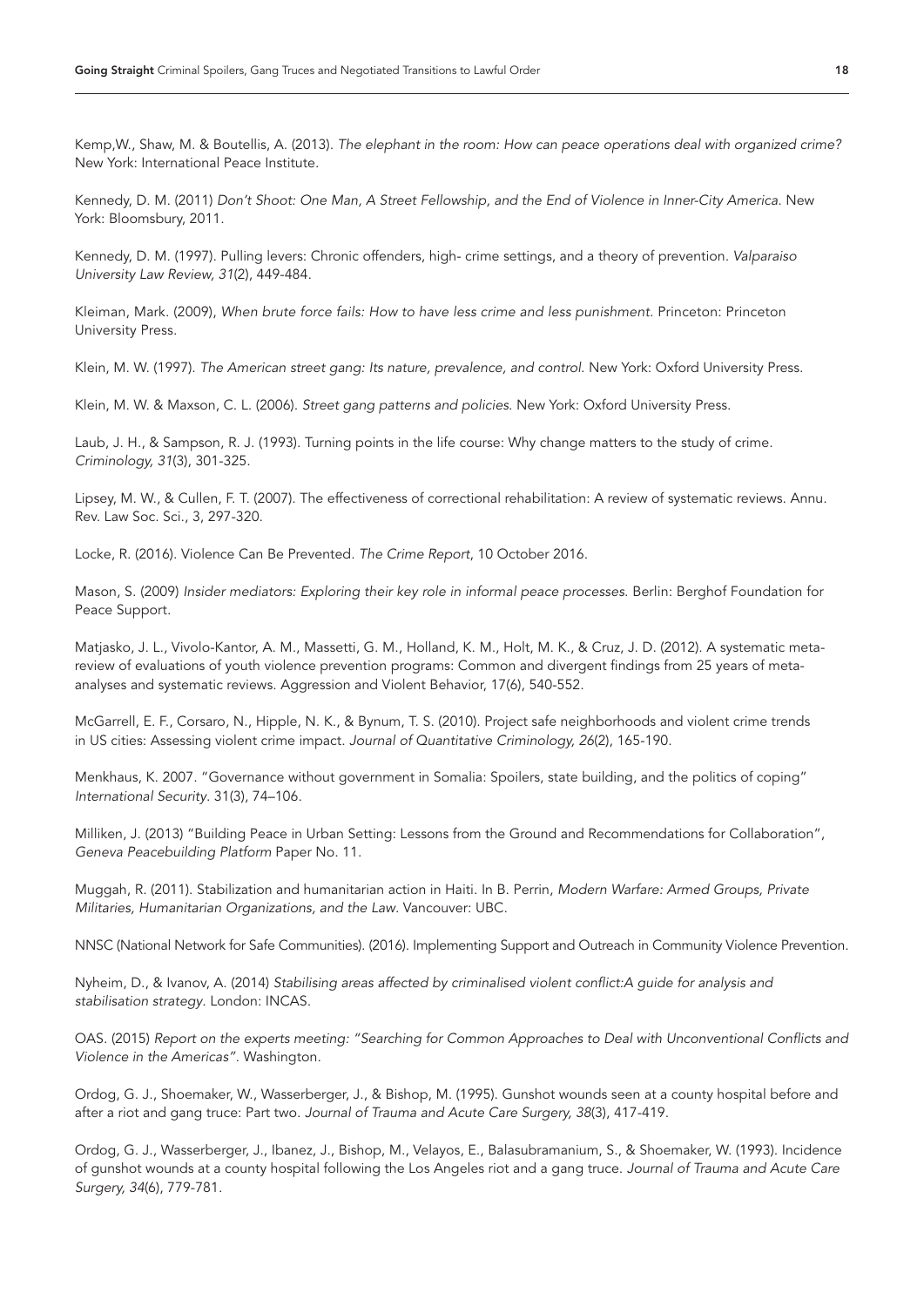Papachristos, A. V., & Kirk, D. S. (2015). Changing the street dynamic. *Criminology & Public Policy, 14*(3), 525-558.

Papachristos, A. V., Meares, T. L., & Fagan, J. (2007). Attention Felons: Evaluating Project Safe Neighborhoods in Chicago. *Journal of Empirical Legal Studies*, *4*(2), 223–272.

Petrasek, D. (2004). Assymetric mediation: Armed groups and peace processes – take 2. *Working paper, Mediators retreat – Oslo* (Geneva: Centre for Humanitarian Dialogue), pp. 8-9.

Petrosino, A., Campie, P., Pace, J., Fronius, T., Guckenburg, S., Wiatrowski, M., & Rivera, L. (2015). Cross-sector, multiagency interventions to address urban youth firearms violence: A rapid evidence assessment. *Aggression and Violent Behavior, 22*, 87-96.

Pyrooz, D. C., Decker, S. H., & Webb, V. J. (2014). The ties that bind: Desistance from gangs. *Crime & Delinquency, 60*(4), 491-516.

Pyrooz, D. C., Sweeten, G., & Piquero, A. R. (2013). Continuity and change in gang membership and gang embeddedness. *Journal of Research in Crime and Delinquency, 50*(2), 239-271.

Rodgers, D., & Muggah, R. (2009). Gangs as non-state armed groups: The Central American case. *Contemporary Security Policy, 30*(2), 301-317.

Sampson, R. J., & Laub, J. H. (2005). A life-course view of the development of crime. *The Annals of the American Academy of Political and Social Science, 602*(1), 12-45.

Sampson, R. J., Raudenbush, S. W., & Earls, F. (1997). Neighborhoods and Violent Crime: A Multilevel Study of Collective Efficacy. *Science*, *277*(5328), 918–924.

Sampson, R. J. (2012). *Great American City: Chicago and the Enduring Neighborhood Effect*. University of Chicago Press.

Sampson, R. J. (2009). Disparity and diversity in the contemporary city: social (dis)order revisited. *The British Journal of Sociology*, *60*(1), 1–31.

Sampson, R. (2004). Neighbourhood and Community. *New Economy*, *11*(2), 106–113.

Savolainen, J. (2009). Work, family and criminal desistance adult social bonds in a Nordic welfare state. *British Journal of Criminology, 49*(3), 285-304.

Sherman, J. (2003). Burma: Lessons from the Cease-fires. In K. Ballentine & J. Sherman (Eds.), *The Political Economy of Armed Conflict: Beyong Greed and Grievance*. Boulder CO; Lynne Reiner.

Skogan, W. G. (2008). Brief Summary: An Evaluation of CeaseFire-Chicago. *Evanston, IL: Institute for Policy Research, Northwestern University*.

Skogan, W., Hartnett, S., Bump, N., & Dubois, J. (2011). *Evaluation of CeaseFire-Chicago, 2009.* (No. 227181). National Institute of Justice.

Skolnick, J. (1978) *House of Cards: The Legalization and Control of Casino Gambling.* 

Slutkin, G., Ransford, C., Decker B. & Volker, K. (n.d.). Cure Violence – An Evidence Based Method to Reduce Shootings and Killings".

Spergel, I. (2010). *Best practices to address community gang problems OJJDP's comprehensive gang model* (2<sup>nd</sup> ed.). Washington, DC: U.S. Dept. of Justice, Office of Justice Programs, Office of Juvenile Justice and Delinquency Prevention.

Stedman, S. J. (1997). Spoiler problems in peace processes. *International Security*, vol. 22(2), 5-53.

Stratfor. (2015). Why Colombia is Negotiating with Criminals. 8 June 2015.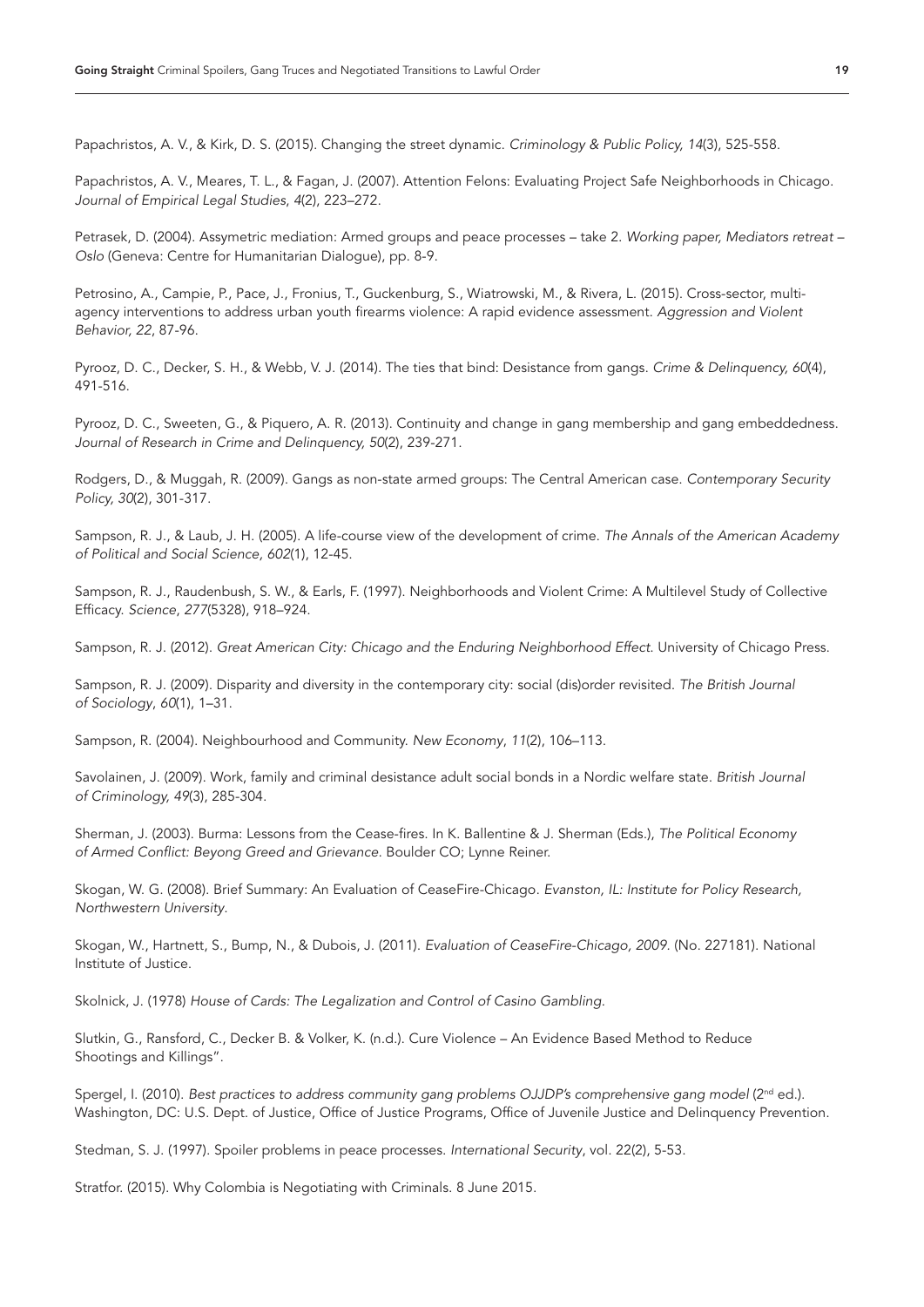Sweeten, G., Pyrooz, D. C., & Piquero, A. R. (2013). Disengaging from gangs and desistance from crime. *Justice Quarterly, 30*(3), 469-500.

Thornberry, T., Krohn, M., Lizotte, A., Smith, C., & Tobin, K. (2003). *Gang membership and delinquency: Gangs in developmental perspective*. New York: Cambridge University Press.

United Nations. (2012). United Nations Guidance for Effective Mediation. In *Report of the Secretary-General on strengthening the role of mediation in the peaceful settlement of disputes, conflict prevention and resolution*, UN Doc. A/66/811, 25 June 2012, Annex.

US Department of Justice, *Federal Criminal Case Processing, 2001*, January 2003, NCJ 197104

USAID (2016). *What Works in Reducing Community Violence: A Meta-Review and Field Study for the Northern Triangle.*  February 2016, Bethessa, MD.

Valdez, A., Kaplan, C. D., & Curtis, R. L. (2007). Aggressive Crime, Alcohol and Drug Use, and Concentrated Poverty in 24 U.S. Urban Areas. *The American Journal of Drug and Alcohol Abuse*, *33*(4), 595–603.

Van den Eertwegh, H. (2016). Negotiating with Criminal Groups: From Prejudice to Pragmatism. Geneva Peacebuilding Platform, Paper No. 18.

Van der Bough, C. & Savenije, W. (2015). De-Securitising and Re-Securitising Gang Policies: The Funes Government and Gangs in El Salvador. *Journal of Latin American Studies*, 47 (1).

Venkatesh, S.A. The Social Organization of Street Gang Activity in an Urban Ghetto. *American Journal of Sociology* 103(1): 82-111.

Vigil, J. D. (1988). Group processes and street identity: Adolescent Chicano gang members. *Ethos, 16*(4), 421-445.

Walter, B. F. (2010). Conflict Relapse and the Sustainability of Post-Conflict Peace. In *World Development Report: Background Paper*. World Bank.

Wennmann, A. (2014). Negotiated Exits from Organized Crime? Building Peace in Conflict and Crime-affected Contexts. *Negotiation Journal*, 255-273.

Whitfield, T. (2013) *Mediating criminal violence: Lessons from the gang truce in El Salvador.* Oslo Forum Papers No. 1. Geneva: Centre for Humanitarian Dialogue.

Williams, D., Currie, D., Linden, W., & Donnelly, P. (2014). Addressing gang-related violence in Glasgow: A preliminary pragmatic quasi-experimental evaluation of the community initiative to reduce violence (CIRV). *Aggression and Violent Behavior, 19*(6), 686-691.

Williams, P. (2009) "Organized crime and corruption in Iraq", *International Peacekeeping* 16(1), 115–135.

Wilson, J. M., & Chermak, S. (2011). Community driven violence reduction programs. Criminology & Public *Policy, 10*(4), 993-1027.

Wolf, S. (2017). *Mano Dura: The Politics of Gang Control in El Salvador*. University of Texas Press.

Zartman, I. W. (2001). The timing of peace initiatives: Hurting stalemates and tipe moments. *The Global Review of Ethnopolitics*, 1 (1), 8-18.

Zukerman Daly S., Paler, L., & Samii, C. (2016). Wartime Networks and the Social Logic of Crime. *N.d.*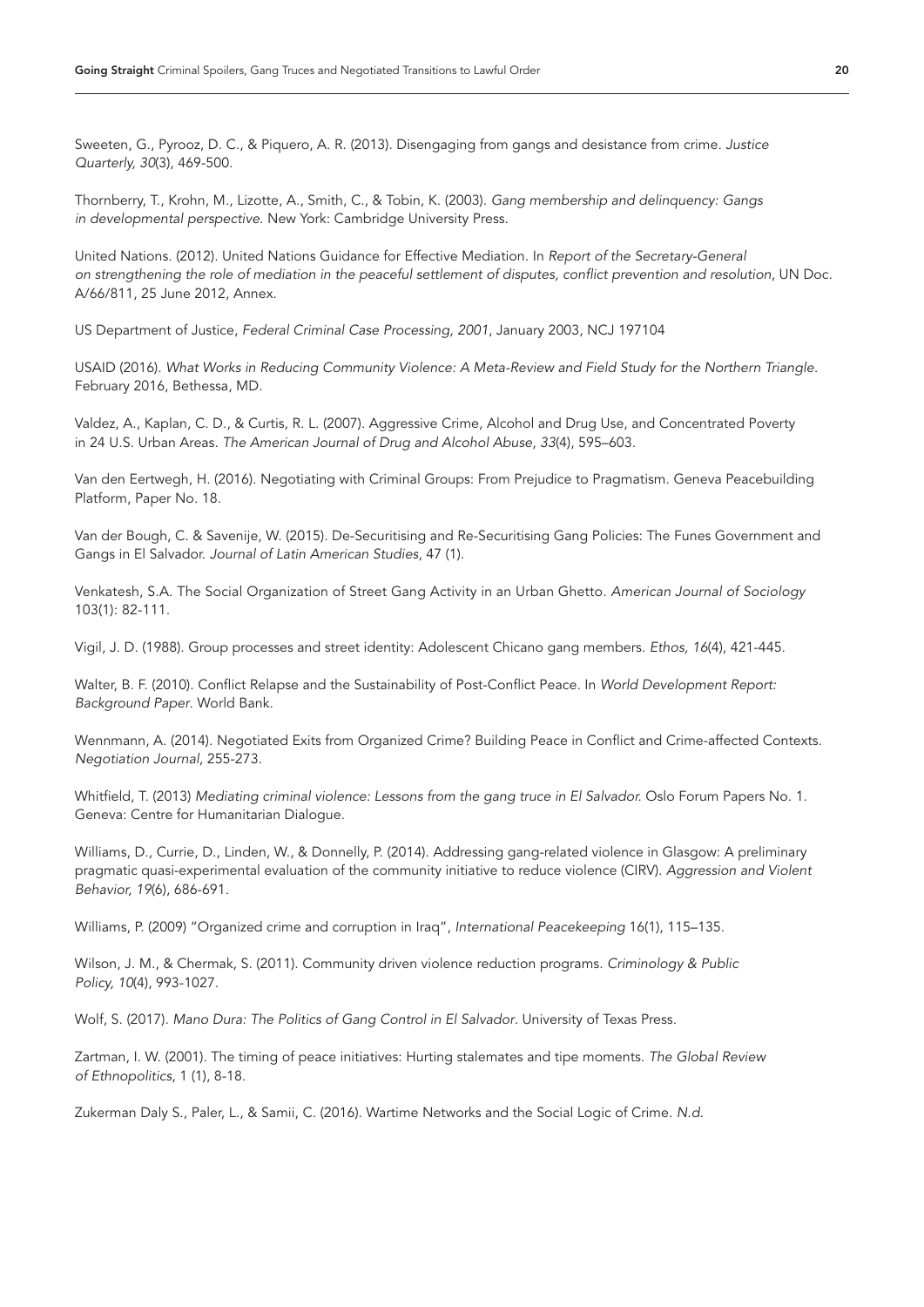# ENDNOTES

- <span id="page-20-0"></span>1. The authors are grateful to Jacqueline Scott for her research assistance.
- <span id="page-20-1"></span>2. See for instance the decision to exclude Colombia's neo-paramilitary criminal gangs (*bandas criminales emergentes* – BACRIM) from peace negotiations in Colombia [http://www.insightcrime.org/news-analysis/](http://www.insightcrime.org/news-analysis/colombia-s-bacrim-common-criminals-or-actors-in-armed-conflict) [colombia-s-bacrim-common-criminals-or-actors-in-armed-conflict](http://www.insightcrime.org/news-analysis/colombia-s-bacrim-common-criminals-or-actors-in-armed-conflict)
- <span id="page-20-2"></span>3. See the final agreement between the Government of Colombia and FARC available here: [https://www.mesadeconver](https://www.mesadeconversaciones.com.co/sites/default/files/AcuerdoGeneralTerminacionConflicto.pdf)[saciones.com.co/sites/default/files/AcuerdoGeneralTerminacionConflicto.pdf](https://www.mesadeconversaciones.com.co/sites/default/files/AcuerdoGeneralTerminacionConflicto.pdf) Also see the Economist's article ["Peace,](http://www.economist.com/news/americas/21701178-government-declares-end-its-war-against-farc-peace-last-colombia)  [at last, in Colombia,"](http://www.economist.com/news/americas/21701178-government-declares-end-its-war-against-farc-peace-last-colombia) June 25, 2016.
- <span id="page-20-3"></span>4. See James Bargent, "Jamaica Gangs in Talks [to Halt West Kingston Bloodshed,"](http://www.insightcrime.org/news-briefs/jamaica-gangs-in-talks-to-halt-west-kingston-bloodshed) *InSight Crime*, 27 February 2014.
- <span id="page-20-4"></span>5. These groups may be labelled in a variety of ways – as criminal, political or terrorist actors. In designing and executing interventions, it is important to look past such labels to understand the group's strategic objectives, or we risk creating path-dependent responses. See Cockayne, 2013a, p. 10.
- <span id="page-20-5"></span>6. InSight Crime has published numerous reports on this risk. See for instance: [http://www.insightcrime.org/news-briefs/](http://www.insightcrime.org/news-briefs/colombia-urabenos-recruiting-dissidents-farc-peace-process) [colombia-urabenos-recruiting-dissidents-farc-peace-process,](http://www.insightcrime.org/news-briefs/colombia-urabenos-recruiting-dissidents-farc-peace-process) [http://www.insightcrime.org/news-briefs/tempted](http://www.insightcrime.org/news-briefs/tempted-by-gold-farc-dissidents-reject-peace-process)[by-gold-farc-dissidents-reject-peace-process](http://www.insightcrime.org/news-briefs/tempted-by-gold-farc-dissidents-reject-peace-process) and [http://www.insightcrime.org/news-briefs/peace-deal-signed-in](http://www.insightcrime.org/news-briefs/peace-deal-signed-in-colombia-as-threat-of-farc-fragmentation-looms-large)[colombia-as-threat-of-farc-fragmentation-looms-large.](http://www.insightcrime.org/news-briefs/peace-deal-signed-in-colombia-as-threat-of-farc-fragmentation-looms-large) Also see Colombia Reports [http://colombiareports.com/](http://colombiareports.com/dissidents-attack-colombia-farc-rebels-paramilitary-successors-eye-rebel-territory-reports/) [dissidents-attack-colombia-farc-rebels-paramilitary-successors-eye-rebel-territory-reports/](http://colombiareports.com/dissidents-attack-colombia-farc-rebels-paramilitary-successors-eye-rebel-territory-reports/)
- <span id="page-20-6"></span>7. AP, 'Honduras: gangs agree to truce; members seek jobs', *New York Times*, 28 May 2013; AP, 'Mediators who helped arrange El Salvador gang truce will work on similar deal in Honduras', 17 June 2013; Marguerite Cawley, ['Mexican gov](http://www.insightcrime.org/news-briefs/guadalajara-gangs-sign-truce-mexico)[ernment announces Guadalajara gang truce'](http://www.insightcrime.org/news-briefs/guadalajara-gangs-sign-truce-mexico), *Insight Crime*, 18 March 2013; Jeremy McDermott, ['Money runs out for](http://www.insightcrime.org/news-briefs/money-runs-out-for-belize-gang-truce)  [Belize gang truce'](http://www.insightcrime.org/news-briefs/money-runs-out-for-belize-gang-truce), *InSight Crime*, 24 December 2012; Elyssa Pachico, ['Belize on track for record murder year',](http://www.insightcrime.org/news-briefs/belize-record-murder-year) *InSight Crime*, 20 November 2012; and Edward Fox, ['Is Belize's gang truce breaking down?'](http://www.insightcrime.org/news-briefs/is-belizes-gang-truce-breaking-down), *InSight Crime*, 4 May 2012.
- <span id="page-20-7"></span>8. On this, see the reporting of the independent digital newspaper *El Faro*, especially: Juan Martinez d'Aubuisson and Carlos Martínez ["FMLN ofreció a las pandillas un programa](https://elfaro.net/es/201610/salanegra/19473/FMLN-ofreci%C3%B3-a-las-pandillas-un-programa-de-cr%C3%A9ditos-de-10-millones-de-d%C3%B3lares.htm) de 10 milliones de dólares", 29 October 2016; Gabriel Labrador and Carla Ascencio ["ARENA prometió a las pandillas una nueva tregua si ganaba](http://www.elfaro.net/es/201603/video/18213/Arena-prometi%C3%B3-a-las-pandillas-una-nueva-tregua-si-ganaba-la-presidencia.htm) la presidencia", 11 March 2016.
- <span id="page-20-8"></span>9. On the effects on the "war on gangs" launched in early 2015 by the new administration, see: Roberto Valencia, ["Casi](http://www.elfaro.net/es/201610/salanegra/19277/Casi-que-Guardia-Nacional-Civil.htm)  [que Guardia Nacional CIvil"](http://www.elfaro.net/es/201610/salanegra/19277/Casi-que-Guardia-Nacional-Civil.htm), *El Faro*, 3 October 2016.
- <span id="page-20-9"></span>10. For an overview of "mano dura" policies in El Salvador, see Wolf, 2017.
- <span id="page-20-10"></span>11. See Martínez, O., Martínez, C., Arauz, S. & Lemus E., ["Gobierno negoció con pandillas reducción de homicidios",](http://www.elfaro.net/es/201203/noticias/7985/) *El Faro*, 14 March, 2012.
- <span id="page-20-11"></span>12. See Martínez, C. & Sanz, J. L., ["La nueva verdad sobre la Tregua entre pandillas"](http://www.salanegra.elfaro.net/es/201209/cronicas/9612/), El Faro, 11 September, 2012.
- <span id="page-20-12"></span>13. See : d'Aubuisson J. M. & Martínez C., « [FMLN ofreció a las pandillas un programa](https://elfaro.net/es/201610/salanegra/19473/FMLN-ofreci%C3%B3-a-las-pandillas-un-programa-de-cr%C3%A9ditos-de-10-millones-de-d%C3%B3lares.htm) de 10 milliones de dólares", *El Faro*, 29 October 2016; Labrador G. & Ascencio C., ["ARENA prometió a las pandillas una nueva tregua si ganaba](http://www.elfaro.net/es/201603/video/18213/Arena-prometi%C3%B3-a-las-pandillas-una-nueva-tregua-si-ganaba-la-presidencia.htm) [la presidencia",](http://www.elfaro.net/es/201603/video/18213/Arena-prometi%C3%B3-a-las-pandillas-una-nueva-tregua-si-ganaba-la-presidencia.htm) *El Faro*, 11 March 2016.
- <span id="page-20-13"></span>14. Martínez, C. & Valencia, R., "Lo que se le olvida al gobierno es que [al matarnos están matando a la gente que los llevó](http://elfaro.net/es/201701/salanegra/19750/) [al poder"](http://elfaro.net/es/201701/salanegra/19750/), *El Faro*, 11 January 2017.
- <span id="page-20-14"></span>15. See for instance the case of Colombia where one of the largest criminal groups, *el Clan del Golfo*, is demanding peace negotiations with the Government. Sibylla Brodzinsky, "Colombia's road [to peace: new militia threatens stability with](https://www.theguardian.com/world/2016/apr/07/colombia-peace-talks-farc-eln-guerrilas-usuga-clan)  [bloodshed,"](https://www.theguardian.com/world/2016/apr/07/colombia-peace-talks-farc-eln-guerrilas-usuga-clan) *The Guardian,* 7 April 2016.
- <span id="page-20-15"></span>16. It is important to recognize that individual desistance is relatively understudied, compared to other aspects of criminal and gang careers (onset, persistence) – and *group* desistance is even less studied than that. See: Bushway et al.; Kazemian; Sweeten, Pyrooz & Piquero, 2013; Pyrooz, Decker & Webb, 2014; Decker & Lauritsen. For an important exception on group desistance, see Bjørgo, T., & Horgan, J., 2009.
- <span id="page-20-16"></span>17. See Simon Romero, ["Colombian Government is Ensnared](http://www.nytimes.com/2007/01/21/world/americas/21colombia.html) in a Paramilitary Scandal," *The New York Times,* January 21, 2007.
- <span id="page-20-17"></span>18. See e.g. Cincinatti - Engel, Tillyer & Corsaro, 2013; Chicago - Papachristos & Kirk, 2015; Papachristos, Meares & Fagan, 2007; New Orleans - Corsaro & Engel, 2015; Lowell, MA - McGarrell, Corsaro, Hipple & Bynum, 2010.
- <span id="page-20-18"></span>19. For an overview of the focused deterrence approach and its impacts in the US, see Braga & Weisburd, 2012.
- <span id="page-20-19"></span>20. For more on this, see Vanda Felbab-Brown's paper Myanmar as part of this project. See also Global Witness, 2015
- <span id="page-20-20"></span>21. On the relationship between political and criminal agendas see Cockayne, 2016.
- <span id="page-20-21"></span>22. See for instance the classic book by George et al. (1971), *The Limits of Coercive Diplomacy* where they outline how the strategy of coercive diplomacy necessitates a combination of "carrot" and "stick" to overcome the opponent's disinclination to yield.
- <span id="page-20-22"></span>23. Cuba and Norway reportedly also played key roles in resolving an impasse regarding transitional justice during the negotiations. See Telesur, ["FARC and Government to Settle Dispute over Transitional Justice,"](http://www.telesurtv.net/english/news/FARC-and-Government-to-Settle-Dispute-Over-Transitional-Justice-20151009-0050.html) 9 October 2015.